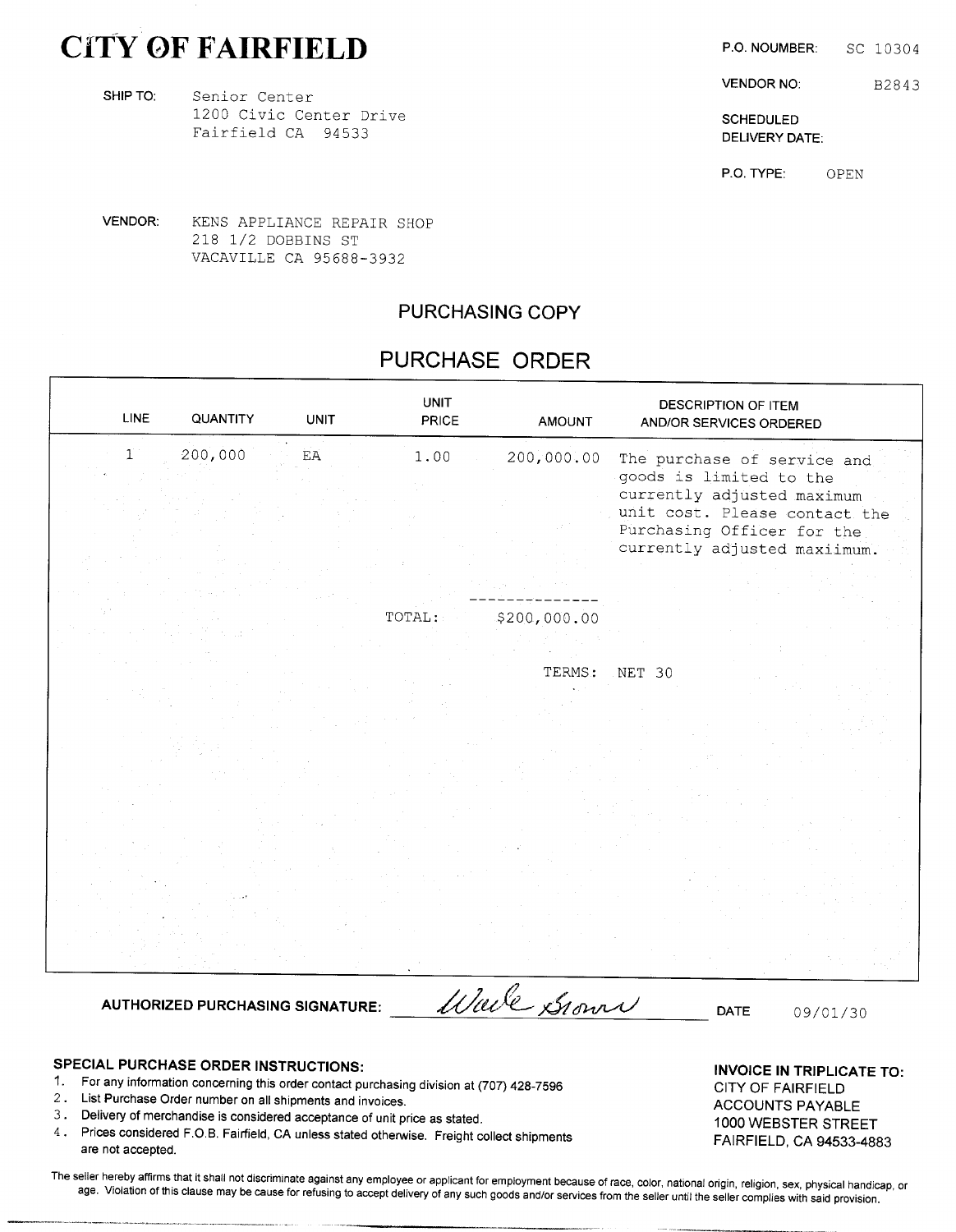Hi Wade,

December 11, 2008

I will give you a little background on the open P.O that I am requesting. Matt Treiman originally did this contract and insurance. However he neglected to get it to you for an open P.O. #. Hence I am sending those forms as well as the renewal ones. I spoke with you previously several months back about an invoice that was coming during the 2007 paperwork. You had said to give it to you. I am going to pick up the invoice tomorrow.

Do we get P.O. # for both of the years or are they different? Do I still send you the invoice that is coming?

If you have questions please contact me  $@7078$ .  $70^{304}$ Thank you 2943 Pennie Toney  $\mathcal{B}^3$ **RECEIVED** DEC 1 9 2008

CITY OF FAIRFIELD **PURCHASING**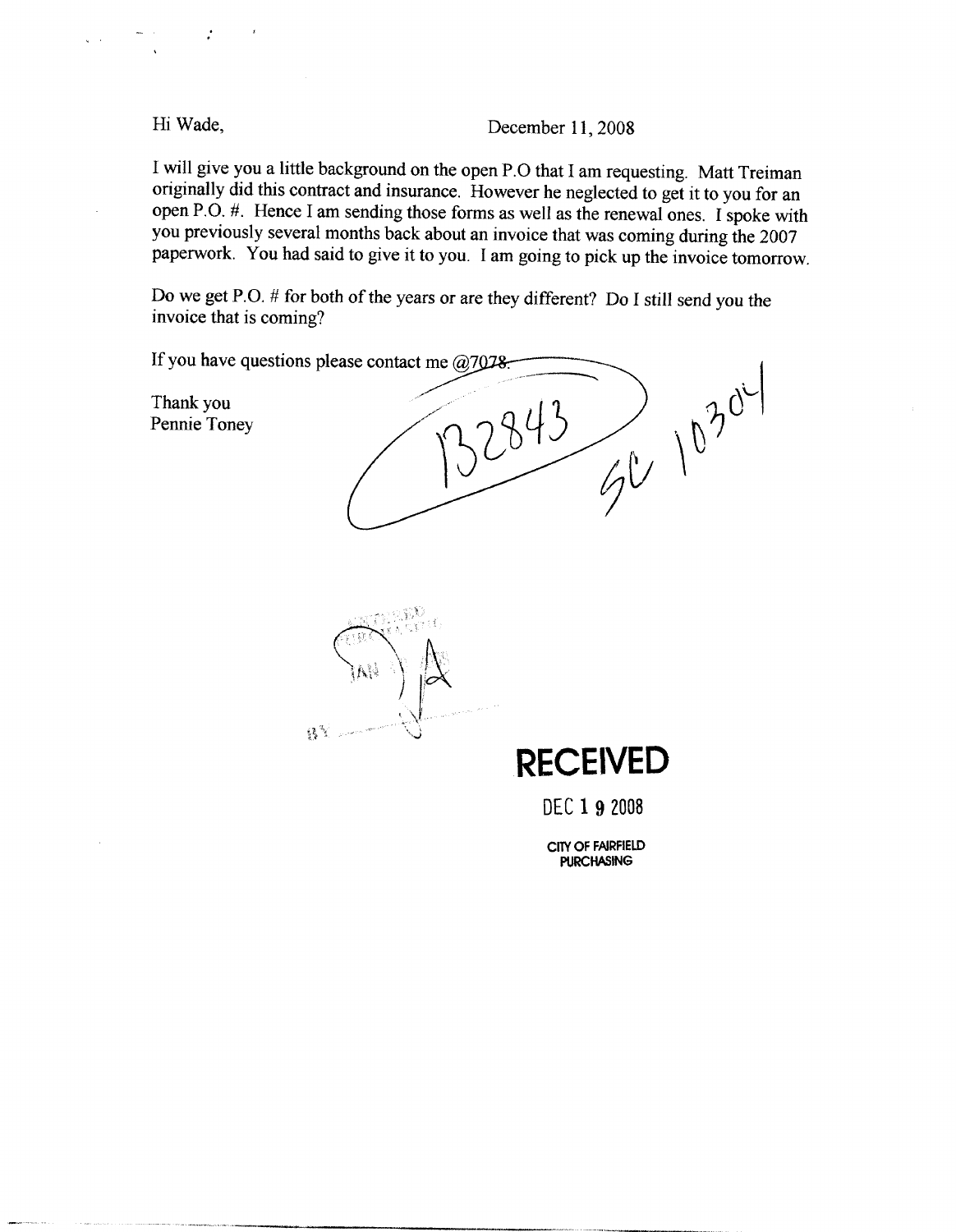| ≹<br>≯ | Renewal <sup>®</sup> |
|--------|----------------------|

# INSURANCE CHECKLIST

Ken's Appliance Repair CONTRACTOR:

**Community Services** 

DEPARTMENT:

June 1, 2007 DATE OF CONTRACT:

 $P.O. #$ 

STAFF PERSON & TELEPHONE NO: Matt Treiman x 7796

|                                                     |                                                 | Waived |                                   | R.<br>S                           |                     |                          |                           |  |
|-----------------------------------------------------|-------------------------------------------------|--------|-----------------------------------|-----------------------------------|---------------------|--------------------------|---------------------------|--|
|                                                     | Endorsement Form                                | Other  |                                   |                                   |                     |                          |                           |  |
|                                                     |                                                 | City   |                                   |                                   |                     |                          |                           |  |
|                                                     | Per Occurrence Insurance<br>Limit               |        | \$1,000,000                       | \$500,000                         |                     |                          |                           |  |
|                                                     | Expiration<br>Date                              |        | 4/1/08                            | 4/1/08                            |                     |                          |                           |  |
|                                                     | Policy Number                                   |        | 50569647                          | 650423710                         |                     |                          |                           |  |
| DESCRIBE PROJECT/WORK: Appliance Repair and Service | Insurance Company<br>AM Best Rating<br>Name and |        | Allstate Insurance Co<br>$A+1$ XV | Allstate Insurance Co<br>$A+1$ XV | Waived              | Statutory                | Waived                    |  |
|                                                     | Type of<br>Insurance                            |        | General<br>Liability              | Auto Liability                    | Excess<br>Liability | Compensation<br>Workers' | Professional<br>Liability |  |
|                                                     | $\frac{1}{2}$<br>Required?                      |        |                                   |                                   |                     |                          |                           |  |
|                                                     | Yes                                             |        |                                   |                                   |                     |                          |                           |  |

 $\mathcal{L}$ DATE:

 $\frac{1}{2}$  of  $\frac{1}{2}$   $\frac{1}{2}$   $\frac{1}{2}$   $\frac{1}{2}$   $\frac{1}{2}$   $\frac{1}{2}$   $\frac{1}{2}$   $\frac{1}{2}$   $\frac{1}{2}$   $\frac{1}{2}$   $\frac{1}{2}$   $\frac{1}{2}$   $\frac{1}{2}$   $\frac{1}{2}$   $\frac{1}{2}$   $\frac{1}{2}$   $\frac{1}{2}$   $\frac{1}{2}$   $\frac{1}{2}$   $\frac{1}{2}$   $\frac{1}{2}$ 

APPROVED:

STAPLE HERE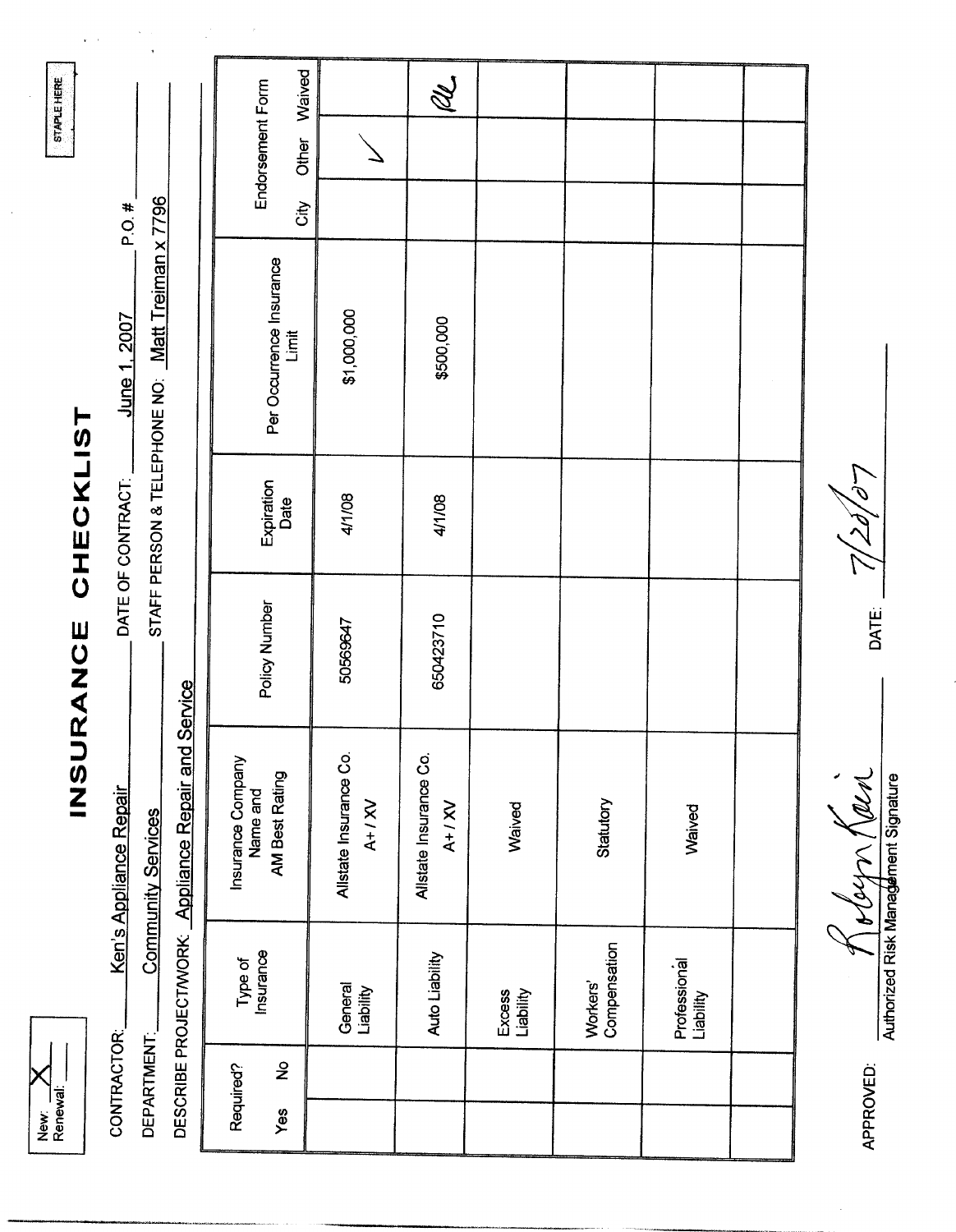To:<br>The City of Fairfield

RE: Ken's Appliance Repair Shap

 $\nu$  my husband  $\epsilon$  I are the cunose is sole employees of this Company, which is incorporated, we are aware that at Such time we hire an employee we are to notify to show proof of Workman's Comp Ins. to the City of Fairfield

<u>A 28 F</u> D to 429-5687<br>*C 5:10pm* 

Hennie Crawley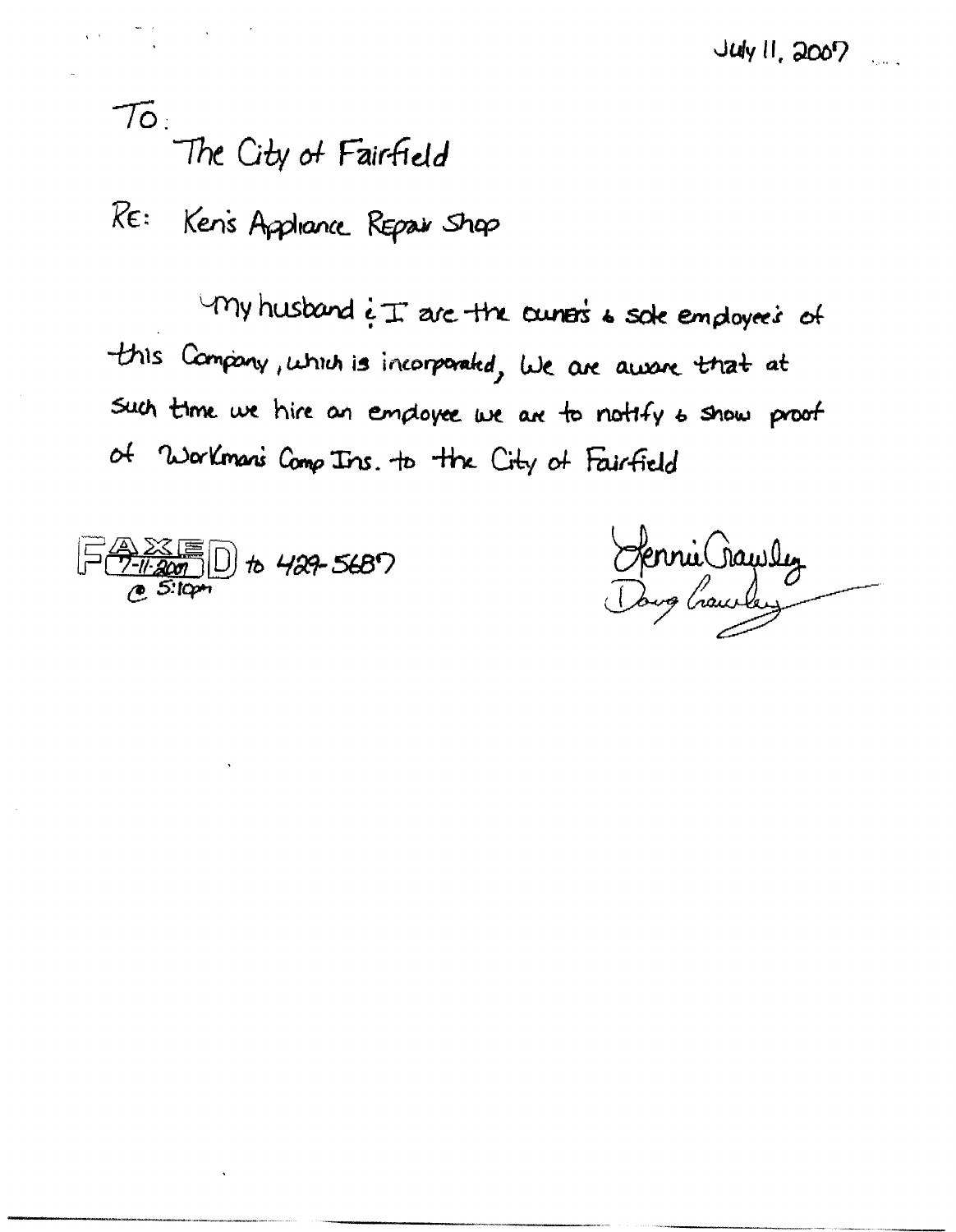KENS APPLIANCE

23

PAGE

Pascruo La Keny

-ศ1

**CITY OF FAIRFIELD SERVICES AGREEMENT** Contract The

THIS A**GREE**MENT is made at Fairfield, California, **as of the \_\_\_Ai<u>na 1. 2007</u>\_\_.** by take between the City of Fairfield ("the CITY") and <u>... Ken's Assistme Resekt .</u>. ("SERVICE PROVIDER").

SCOUTE PROVIDER agrees to perform the following work iThis space is to be used when you don't have a proposal lett if from the contractor to use, if<br>SERVICE PROVIDER agrees to perform the following work iThis space is to b

Provide parts and labor for service to overis, as requested by the City of Fairfield.

### $\mathbf{z}$ **PAYMENTS.**

- The total contract price for services rendered by SERVICE PROVIDER tinder this Agreement shall be as appeared below.  $\blacksquare$
- Payment shall be made to SERVICE PROVIDER on a time and materials basis, and SERVICE PROVIDER shall submit month invoices to the Community h.
- Any additional meetings or work required beyond that set forth in Exhibit \*A' shall be mutually agreed to by the CiTY and SERV DE PROVIDER, and shall be billed  $\epsilon$

### $\mathbf{a}$ **INSURANCE**

 $\overline{a}$ 

- WORKERS' COMPENSATION. During the term of this Agreement, SERVICE PROVIDER shall fully comply with the terms of the law of California concerning workers' a. compares for a set of completes shall include but not be limited to, maintaining in that first and of more policies of neurano incurring assinct any lability SERVICE PROVIDER may have for workers' compensation. Said policy shall also include employer's liability coverage no least for a meeting seemed with nazing ь
- CENERAL LIABILITY INSURANCE SERVICE PROVIDER shall obtain at its sole cost and keep in full force and effect during the terr of this agreement commercial Sections experience and concerns the section of the contract of bodly injury, personal intry, and property camage. Said in thence shat provide (1) that the<br>peneral liability inturance in the amount of \$ 1,000,000 per occur CITY, its officers, agents, employees and volunteers shall be named as additional insurance may be policy, and (2) that the policy shall consider as primary insurance, and (3) that no other insurance effected by the CITY or other resmed insureds will be called upon to cover a loos covered thereunder.
- AUTOMOBILE LABILITY INSURANCE. SERVICE PROVIDER shall obtain at its ads cost and keep in full force and effect during the farm of this agreement submodule c. Distribution of the attract of \$1,000,000 per coourserce for bodily intervent property damage. Baid insurance shall provide (1) and the CITY, its officers, agents, empty new way with examples in the company of the company of the policy, and (2) that the policy shall operate as primary insurance, and (3) that no store and (3) that no store meurance effected by the CITY or other named insureds will be called upon to cover a loss covered thereunder.
- The ance offered by a way in the contract the contract of the way of the contract of Community Services upon the specialism of this agreement, certificates of d. maurance which shall provide that no cancelation, major change in coverage, expiration, or nomenewal will be made during the term is the agreement, withour thiny (30)
- diave was formed and process was no sensored and conserved and are a conserved and analysis written and are computed and the Director of Conserved and the Director of Conserved and the Conserved and the Conserved and the c service PROVIDER shall file with the Director of Community Services concurrent with the appartition of this agreement the City's stal dard endorsement form (attached  $\bullet.$
- 

INCEMNIFY AND HOLD HARMLESS. SERVICE PROVIDER shall indemnify, defend, and hold harmless the CITY, its officers, agents, employeer and volunteers from all claims. sure and the property of the statement of the control of the second of the state of any person or damage to property arising the non-occurrence compared with the willing Maconduct, negligent acts, errors or omealone, ultra-hazardous activities, activities giving rise to benc: Athaty, or defects in design by the SERVICE PROVIDER or any pareon directly maconsum, resignitions with the company werder were contained to partomance of this Agreement, including the condition of a condition of the condition of the CITY, as or in the condition of the CITY, as

it is understood that the duty of SERVICE PROVIDER to indermity and hold harmiese includes the duty to defend as set forth in Section 2778 of the Cultionnia Civil Code.

Acceptance of insurance certificates and endorsements required under this Agreement does not relieve SERVICE PROVIDER from liability under tris inderwrification and hold The proposition of the second construction of the company of the second construction of the construction of the construction of the construction of the construction of the construction of the construction of the constructi

### 5. LABOR AND WAGE CODE GUIDELINES

- Attention is directed to Section 1777.6 of the Labor Code as it attplies to spprenticeship etendentia  $\bullet$
- difficult PROVIDER, so defined for this agreement, shall pay prevailing wages to the extent required by California Labor Code Secto 1771. The general prevailing  $\mathbf{h}$ describe provident as contain the use equivertent, some pay providing interest and community and the product of<br>Wage rates for each craft, classification, or type of workings and be as determined by the Director of Industr http://www.dr.ca.gov/DLSR/statistica.reearch.html select the appropriate wage decision and then collect the wage decision for Statewinds, Porthern California and Science Description of these wage rate determinations are kept on file and are available for review at the Office of the City Engineer focate. at 1000 Webster Street.
- In accordance with the provision of Section 1880 of the California Labor Code, attention is directed to the requirement that in accordance with the provisions of Section C. al secondarior and the protector of seconds on the second the means of the payment of companished of his or her employees.
- **BUSINESS LICENSE**. The CONSULTANT shall obtain a business license for work within the City of Falmield pursuant to Chapter 108 of the aimed City Code, with raspect ā. to the gross receipts received pursuant to this Agreement. No payments shall be made to any dERVICE PROVIDER until such busness for near has been obtained, and all the grow vertice inverse particle with component interestions and information may be obtained from the Einance Department, Fe itseld City Hall, 1000 Webster
- CANC¢LL ATION. This agreement may be conseled at any time by CITY for its convenience upon written notice to SERVICE PROVIDER: provider however, that the SERVICE PROVIDER shall be smitted to receive foll psyment for all astrone performed and all costs interview income of the second investment in enters investments in the state of the second intervent in the state. Were the state of
- COMPLETE AGREEMENT/AMENDMENT. This Agreement constitutes the complete agreement between the parties on to the subject matter here. I and may not be annended or  $\mathbf{a}$

**SERVICE PROVIDER** Aawley

simeld, a municip il corporation

 $10/10 - 706$ d

**PENTOK CENIER** 

*LB996ZtL0L* 

01:II 200Z/ZZ/S0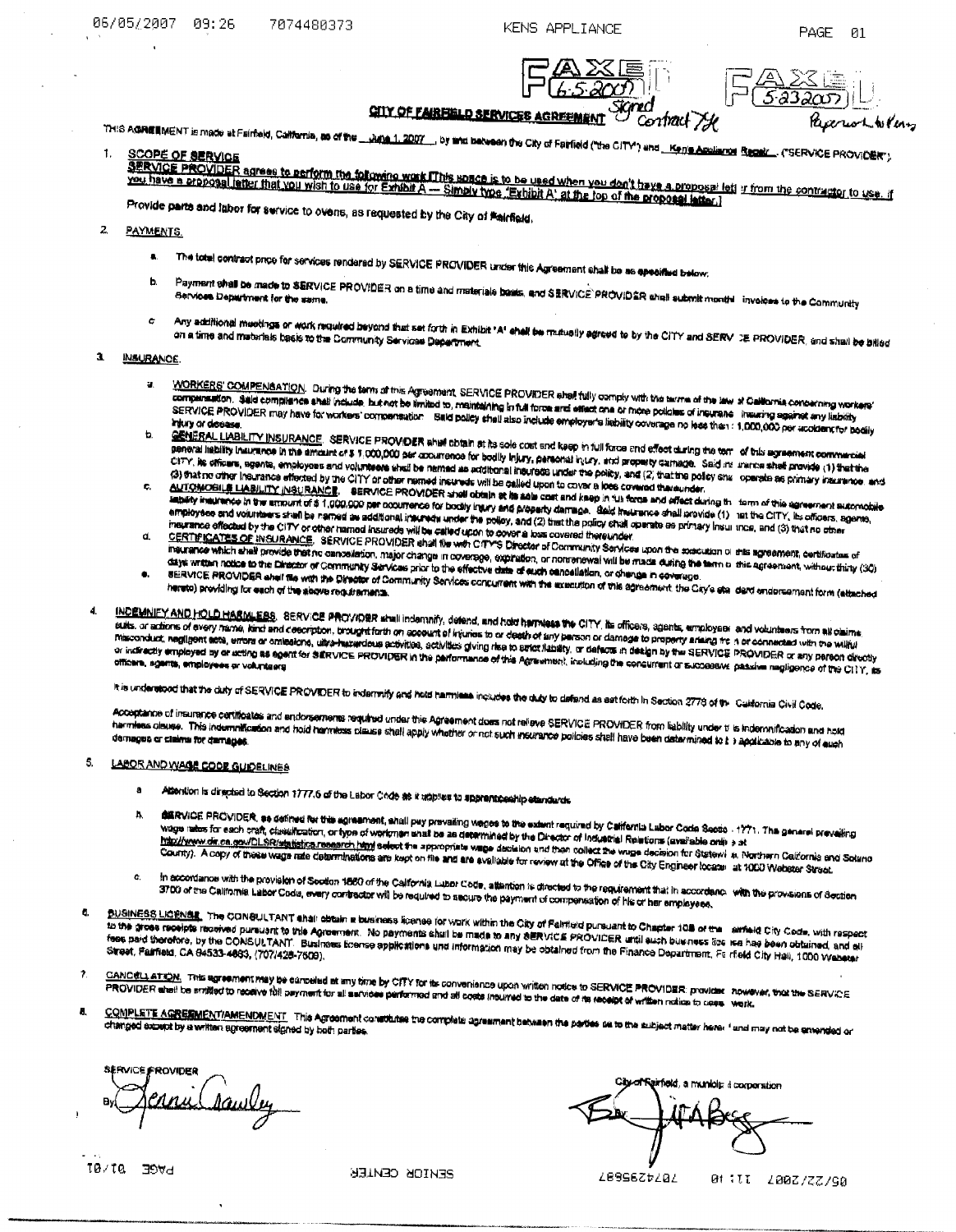### EDD REPORTING REQUIREMENTS CHECKLIST

Effective July 1, 2001 the State Employment Development Department (EDD) requires the following.

| Please complete the following: (To be complete by the department)            |                                             |                              |  |  |  |  |  |  |
|------------------------------------------------------------------------------|---------------------------------------------|------------------------------|--|--|--|--|--|--|
| Department/Division: Community Services/ Adult Services                      | Date of Contract:<br><u>. June 1, 2007.</u> |                              |  |  |  |  |  |  |
| Authorized by Res. No.:                                                      | _Contract Expiration Date:                  | N/A                          |  |  |  |  |  |  |
| Person Reviewing EDD Requirements: Wade Brown, Financial Services Supervisor |                                             | Phone: <u>(707)</u> 428-7596 |  |  |  |  |  |  |

EDD REPORTING REQUIREMENTS. When CITY executes an agreement for or makes payment to CONSULTANT in the amount of \$600 (six hundred dollars) or more in any one calendar year, CONSULTANT shall provide the following information to CITY to comply with EDD reporting requirements:

- A. Whether CONSULTANT is doing business as a sole proprietorship, partnership, limited liability partnership, corporation, limited liability corporation, non-profit corporation or other form of organization.
- B. If CONSULTANT is doing business as a sole proprietorship, CONSULTANT shall provide the full name, address and social security number or federal tax identification number of the sole proprietor.
- C. If CONSULTANT is doing business as other than a sole proprietorship, CONSULTANT shall provide CONSULTANT's federal tax identification number.

\*\*\*\*\*\*\*\*\*\*\*\* 

Dear Contracting Company:

Pursuant to your contract with the above-mentioned City of Fairfield Department, you are required to complete box 1 AND box 2 below.

Please indicate the type of business and provide the information requested:

BOX<sub>1</sub>

|                  | NAME AND ANDRESS              |
|------------------|-------------------------------|
| <b>FULL NAME</b> | Ken's Appliance Repair Shop   |
| <b>ADDRESS</b>   | 218 1/2 Dobbins Street        |
| CITY, STATE, ZIP | lQ22<br>Vacaville, CA 95688 - |

BOX<sub>2</sub>

**AND** 

| <b>BOX</b> | <b>TYPE OF BUSINESS</b>              |                 | SOCIAL SECURITY NUMBER AND/OR<br><b>FEDERAL ID NUMBER</b> |
|------------|--------------------------------------|-----------------|-----------------------------------------------------------|
| ⊓          | <b>SOLE PROPRIETORSHIP</b>           | <b>SSN only</b> |                                                           |
| П          | <b>PARTNERSHIP</b>                   | TIN             |                                                           |
| П          | <b>LIMITED LIABILITY PARTNERSHIP</b> | <b>TIN</b>      |                                                           |
| √          | <b>CORPORATION</b>                   | TIN             | 94-3292228                                                |
| Π          | <b>LIMITED LIABILITY CORPORATION</b> | TIN             |                                                           |
| Ω          | <b>NON-PROFIT CORPORATION</b>        | TIN             |                                                           |
| Π          | OTHER FORM OF ORGANIZATION           | TIN             |                                                           |

PLEASE RETURN THIS FORM WITH THE SIGNED CONTRACT TO THE CITY OF FAIRFIELD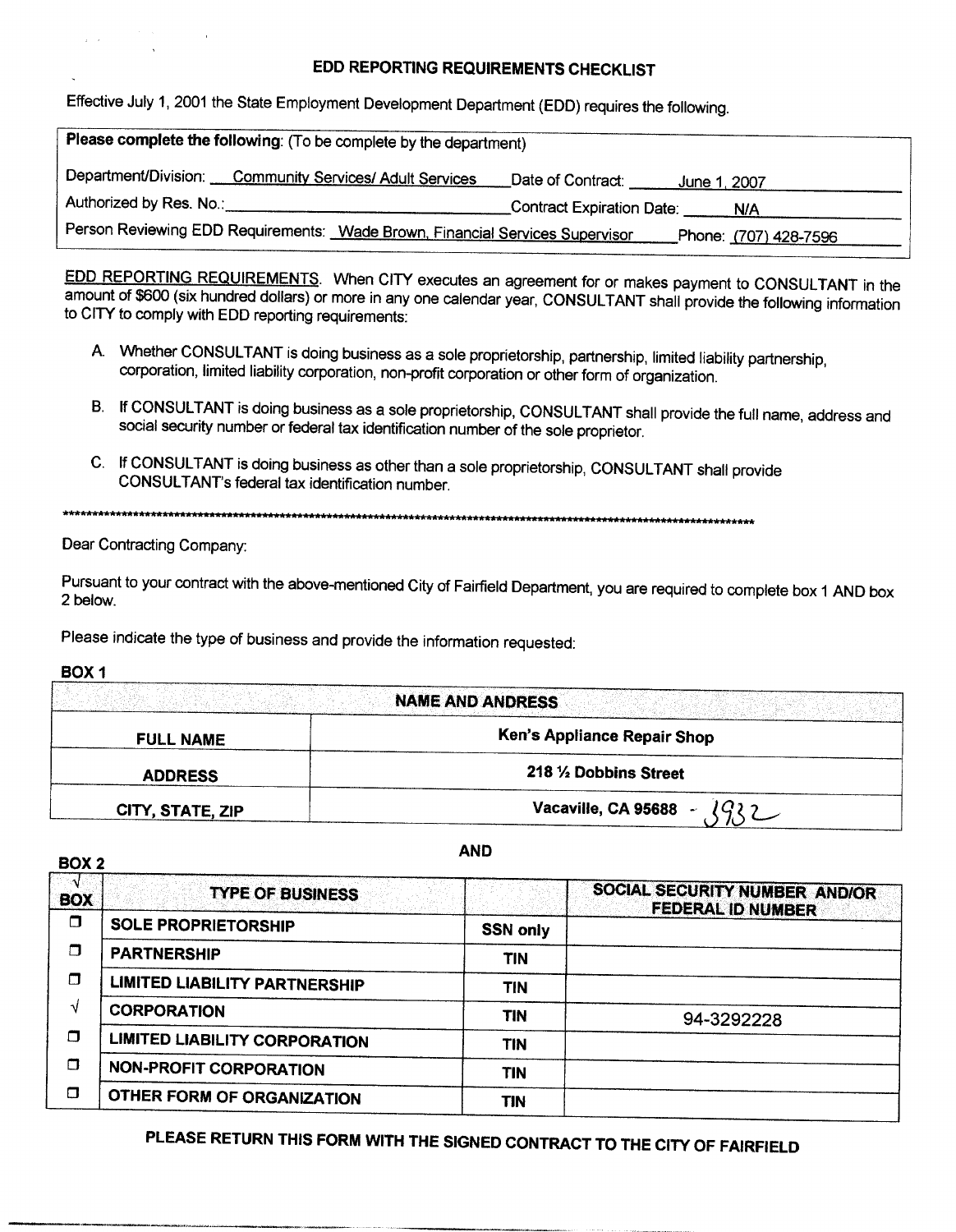| 07/02/2007 |  | -14:27       | 17074481759   |          |
|------------|--|--------------|---------------|----------|
|            |  | JULE Z ZUQ7. | - 3 : U 3 P M | ALLSTATE |

# CERTIFICATE OF INSURANCE - COMMERCIAL

# ALLSTATE INSURANCE COMPANY - NORTHBROOK, IL

THIS CERTIFICATE IS ISSUED AS A MATTER OF INFC 3MATION ONLY AND CONFERS NO RIGHTS UPON THE CERTIFICATE HOLDER. THIS<br>CERTIFICATE DOES NOT AMEND, EXTEND OR ALTER THE COVERAGE AFFORDED BY THE POLICIES BELOW. **INTERESTED PARTY TYPE:** 

Comments:

 $\ddot{\phantom{a}}$ 

 $\pm$  $\ddot{\phantom{a}}$ 

 $\cdot$  [

 $\tilde{\tau}$ 

ľ

ADDITIONAL' INSURED

| <b>CERTIFICATE HOLDER</b>                                                                                                                  |                                                                                                                                                                                                                                                                                                             |  |  |  |
|--------------------------------------------------------------------------------------------------------------------------------------------|-------------------------------------------------------------------------------------------------------------------------------------------------------------------------------------------------------------------------------------------------------------------------------------------------------------|--|--|--|
| Name and Address of Party to Whom this Certificate it: Issued                                                                              | <b>NAMED INSURED</b>                                                                                                                                                                                                                                                                                        |  |  |  |
| CITY OF FAIRFIELD                                                                                                                          |                                                                                                                                                                                                                                                                                                             |  |  |  |
| 1000 WEBSTER ST                                                                                                                            | Name and Address of Insured<br>MERVIN CRAWLEY DBA KENS APPLIANCE REPAIR SHOP                                                                                                                                                                                                                                |  |  |  |
| <b>FAIRFIELD CA 94533</b>                                                                                                                  | 218 1/2 DOBBINS ST                                                                                                                                                                                                                                                                                          |  |  |  |
|                                                                                                                                            | VACAVILLE CA 85688                                                                                                                                                                                                                                                                                          |  |  |  |
|                                                                                                                                            |                                                                                                                                                                                                                                                                                                             |  |  |  |
|                                                                                                                                            | Location Address (If different than above)<br>218 1/2 DOBBINS ST                                                                                                                                                                                                                                            |  |  |  |
|                                                                                                                                            |                                                                                                                                                                                                                                                                                                             |  |  |  |
|                                                                                                                                            | This is to certify that policies of insurance listed below havit been issued to the insured named above subject to the expiration date indicated below,<br>notwithstanding any requirement, term or condition of any contract or other document with respect to which this certificate may be issued or may |  |  |  |
|                                                                                                                                            |                                                                                                                                                                                                                                                                                                             |  |  |  |
| pertain. The insurance afforded by the policies described berein is subject to all the terms, exclusions, and conditions of such policies. |                                                                                                                                                                                                                                                                                                             |  |  |  |
| Policy Number:<br>50569647                                                                                                                 | TYPE OF INSURANCE AND LIMITS                                                                                                                                                                                                                                                                                |  |  |  |
| Effective Date:<br>4/1/07                                                                                                                  |                                                                                                                                                                                                                                                                                                             |  |  |  |
|                                                                                                                                            | Expiration Date:<br>4/1/08<br><b>COVERAGE SUMMARY</b>                                                                                                                                                                                                                                                       |  |  |  |
| <b>BUSINESS LIABILITY</b>                                                                                                                  |                                                                                                                                                                                                                                                                                                             |  |  |  |
| <b>COMPREHENSIVE LIABILITY</b>                                                                                                             |                                                                                                                                                                                                                                                                                                             |  |  |  |
| FIRE and SPECIFIED PERIL LEGAL LIABILITY                                                                                                   | <b>AMOUNT</b>                                                                                                                                                                                                                                                                                               |  |  |  |
| ADVERTISING INJURY LIABILITY                                                                                                               | \$ 1,000,000 Each Accidental Event                                                                                                                                                                                                                                                                          |  |  |  |
|                                                                                                                                            | \$ 300,000 Each Accidental Event                                                                                                                                                                                                                                                                            |  |  |  |
| MEDICAL PAYMENTS                                                                                                                           | \$100,000                                                                                                                                                                                                                                                                                                   |  |  |  |
|                                                                                                                                            | \$5,000 Each Parson                                                                                                                                                                                                                                                                                         |  |  |  |
| <b>PROPERTY INSURANCE</b>                                                                                                                  | \$25,000 Each Accident                                                                                                                                                                                                                                                                                      |  |  |  |
| <b>POLICY TYPE</b>                                                                                                                         |                                                                                                                                                                                                                                                                                                             |  |  |  |
| <b>ET SPECIAL FORM</b>                                                                                                                     |                                                                                                                                                                                                                                                                                                             |  |  |  |
| <b>NAMED PERIL FORM</b>                                                                                                                    | <b>ET BUILDERS RISK SPECIAL FORM</b>                                                                                                                                                                                                                                                                        |  |  |  |
| E BUILDING<br>1                                                                                                                            |                                                                                                                                                                                                                                                                                                             |  |  |  |
| <b>El Replacement Cost</b><br><b>O CONTENTS</b><br>\$                                                                                      | Actual Cash Value                                                                                                                                                                                                                                                                                           |  |  |  |
| Replacement Cost<br>Deductible<br>ġ,                                                                                                       | Replacement Cost Safeguard<br>Actual Cash Value                                                                                                                                                                                                                                                             |  |  |  |
| Wind Deductible %                                                                                                                          |                                                                                                                                                                                                                                                                                                             |  |  |  |
| Exclude Wind DYES D NO<br>ADDITIONAL COVERAGE'S:                                                                                           |                                                                                                                                                                                                                                                                                                             |  |  |  |
|                                                                                                                                            |                                                                                                                                                                                                                                                                                                             |  |  |  |
| MORTGAGE CLAUSE - The policy contains a Mortgage Clause in favor of                                                                        |                                                                                                                                                                                                                                                                                                             |  |  |  |
|                                                                                                                                            |                                                                                                                                                                                                                                                                                                             |  |  |  |
| <b>Address</b>                                                                                                                             |                                                                                                                                                                                                                                                                                                             |  |  |  |
|                                                                                                                                            |                                                                                                                                                                                                                                                                                                             |  |  |  |
|                                                                                                                                            | <b>CERTIFICATE PERIOD</b>                                                                                                                                                                                                                                                                                   |  |  |  |
|                                                                                                                                            |                                                                                                                                                                                                                                                                                                             |  |  |  |
|                                                                                                                                            |                                                                                                                                                                                                                                                                                                             |  |  |  |
| THIS CERTIFICATE WILL REMAIN IN FORCE FROM THE IN SEPTION OF THE POLICY UNTIL THE POLICY IS CANCELLED OR EXPIRES.                          | 図 12:01 AM                                                                                                                                                                                                                                                                                                  |  |  |  |
|                                                                                                                                            | $\Box$ 12:00 NOON                                                                                                                                                                                                                                                                                           |  |  |  |
|                                                                                                                                            | Standard Time at the location of the Insured premises.                                                                                                                                                                                                                                                      |  |  |  |
| <b>PROVISIONS</b>                                                                                                                          | This form is not the contract of insurance, but affests that a polity as identified above has been issued. The provisions of the policy shall prevail in all                                                                                                                                                |  |  |  |
|                                                                                                                                            |                                                                                                                                                                                                                                                                                                             |  |  |  |
|                                                                                                                                            |                                                                                                                                                                                                                                                                                                             |  |  |  |
| TO MAIL NOTICE OF SUCH TERMINATION WITHIN 10 DAYS FOR THE FOLLOWING INTERESTED PARTIES: MORTGAGEE, LIEN HOLDER,                            | IT IS AGREED THAT SHOULD THE INSURANCE PROTECTION EVIDENCED HEREIN TERMINATE, THE ISSUING COMPANY WILL ENDEAVOR                                                                                                                                                                                             |  |  |  |
|                                                                                                                                            |                                                                                                                                                                                                                                                                                                             |  |  |  |
|                                                                                                                                            |                                                                                                                                                                                                                                                                                                             |  |  |  |
|                                                                                                                                            |                                                                                                                                                                                                                                                                                                             |  |  |  |
|                                                                                                                                            |                                                                                                                                                                                                                                                                                                             |  |  |  |
| <b>DENNIS KARTHAUSER</b>                                                                                                                   |                                                                                                                                                                                                                                                                                                             |  |  |  |
| Authorized Representative                                                                                                                  | 6/29/07                                                                                                                                                                                                                                                                                                     |  |  |  |
|                                                                                                                                            | Date                                                                                                                                                                                                                                                                                                        |  |  |  |
|                                                                                                                                            |                                                                                                                                                                                                                                                                                                             |  |  |  |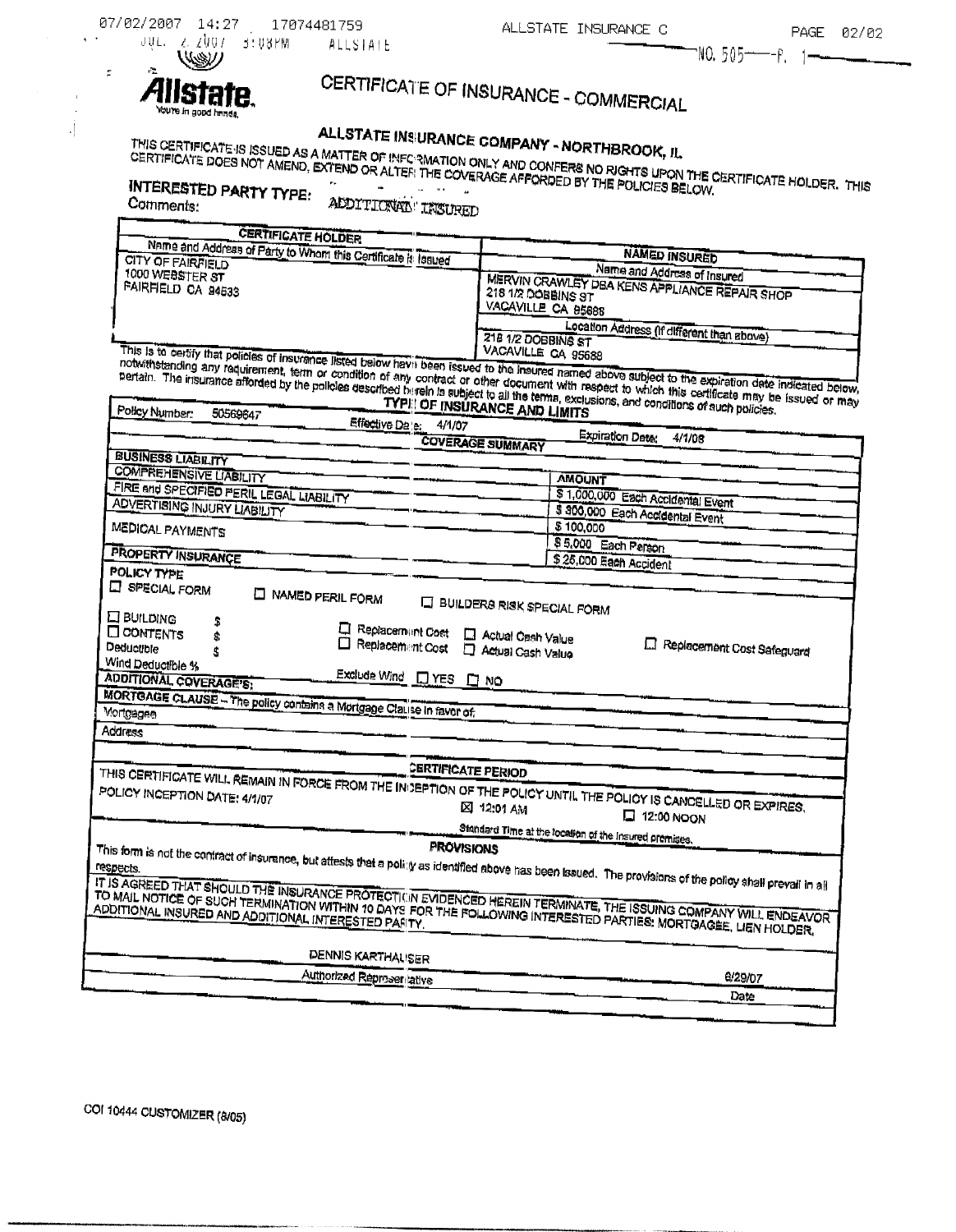

# ALLSTATE INSURANCE COMPANY<br>BUSINESS INSURANCE R999 ENDORSEMENTS

INSURED NAME: kens appliance<br>POLICY NUMBER : 050569647<br>INSURANCE TYPE: 55

REQUESTED DATE: 07-02-07 12:56 PM<br>BOUND EFF DATE: 07-02-07 12:56 PM

\*\* R999 - MTG/LPC/AI/ADDITIONALINTERESTS \*\*

 $ADD /$ 

 $\sim 10^{-1}$  $\Delta$ 

 $\mathcal{L}^{\text{max}}_{\text{max}}$ 

 $\sim 10^6$ 

 $\cdot$ 

| NUU7<br>DEL<br>TYPE.<br>$\Delta$ | LOC#<br>BLDG#<br>.0001<br>001.<br>NAME1 : CITY OF FAIRFIELD<br>ADDRESS : 1000 WEBSTER ST | FEASON FOR ADDITIONAL INTERESTS<br><b>WORK PERFORMED BY INSURFD</b> |
|----------------------------------|------------------------------------------------------------------------------------------|---------------------------------------------------------------------|
| PROP COV: AIP                    | CITY : FAIRFIELD                                                                         | $STATE: CA$ $ZIP: 94533$<br>TYPE OF ADDL INSURED: DP                |

Page 1 of 1

 $\bar{\mathcal{A}}$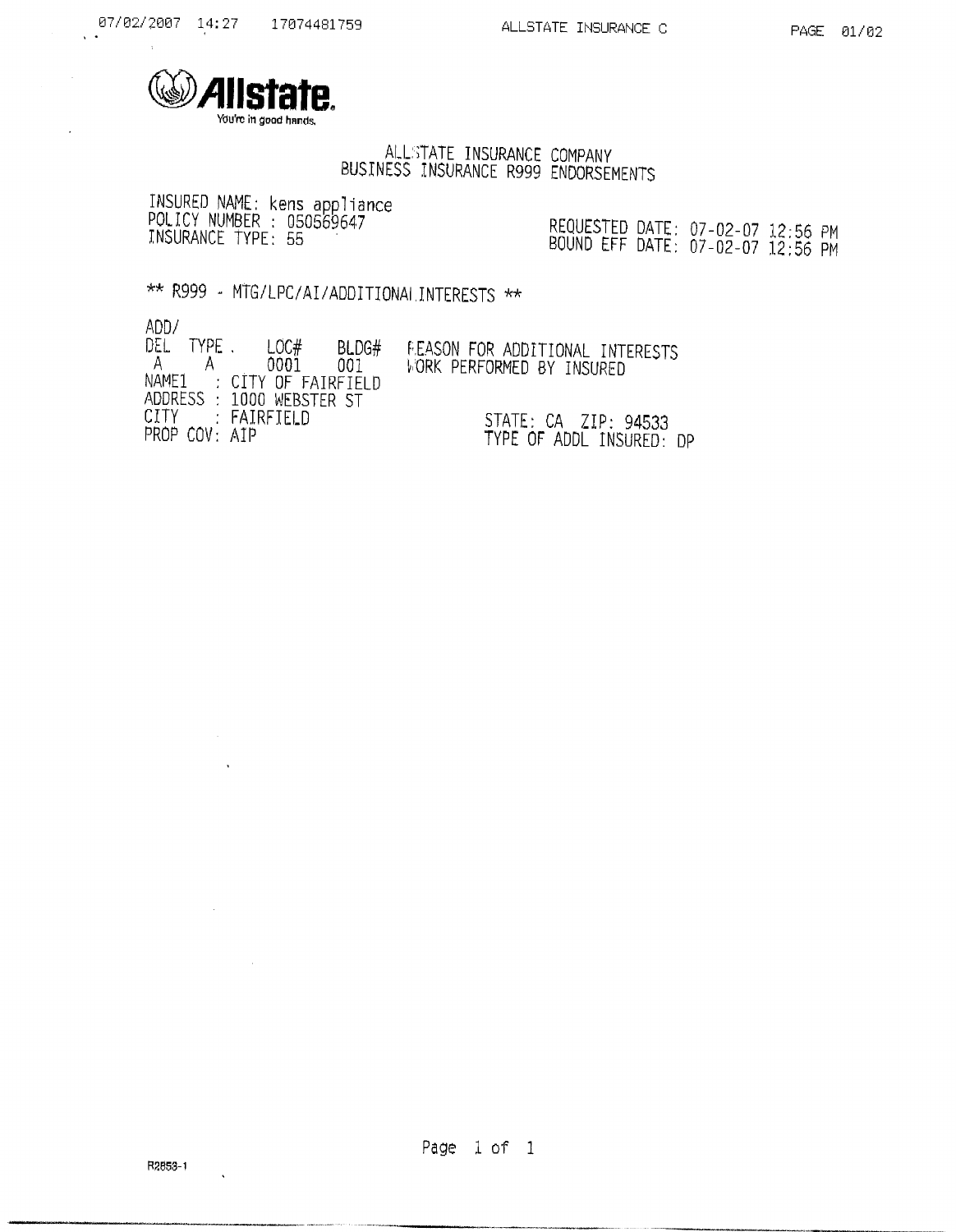NO. 230  $P. 2/3$ 

JUN. 5. 2007 9:56AM Ы. abod hands

# CERTIFICATE OF INSURANCE - COMMERCIAL

# ALLSTATE INSURANCE COMPANY - NORTHBROOK, IL

THIS CERTIFICATE IS ISSUED AS A MATTER OF INFORMATION ONLY AND CONFERS NO RIGHTS UPON THE CERTIFICATE HOLDER. THIS<br>CERTIFIRATE DOES NOT AMEND, EXTEND OR ALTER THE COVERAGE AFFORDED BY THE POLICIES BELOW.

# INTERESTED PARTY TYPE: CERTIFIGATE HOLDER<br>Comments:

ALLSTATE

| <b>CERTIFICATE HOLDER</b>                                      | <b>NAMED INSURED</b>                                                                   |
|----------------------------------------------------------------|----------------------------------------------------------------------------------------|
| Natric and Address of Party to Whom this Cortificate is issued | Name and Address of Insured<br>MERVIN GRAWLEY DBA KENS APPLIANCE REPAIR                |
| CITY OF FAIRFIELD CITY HALL<br>1000 WEILSSTER STREET           | $^{\circ}$ 218 1/2 DOBBINS ST                                                          |
| <b>FAIRFIELLIDI CA 94533</b>                                   | VACAVILLE, CA 95688-3922                                                               |
|                                                                |                                                                                        |
|                                                                | <b>This is the figured assed choic subject to the expiration data indicated below.</b> |

This is telectrify that policies of insurance listed below have been issued to the insured named above subject to the expiration date indicated below,<br>notwithstanding any requirement, term or condition of any contract or o ë.

| $\frac{1}{2}$ | TYE'E OF INSURANCE AND LIMIT |  |
|---------------|------------------------------|--|
|               |                              |  |

| GENERAL LIABILITY<br>Policy Number                                                                                                                                                                                                                                                           |                                                                         | <b>Effective Date</b>              |                  | Expiration Date                           |                                           |  |  |  |
|----------------------------------------------------------------------------------------------------------------------------------------------------------------------------------------------------------------------------------------------------------------------------------------------|-------------------------------------------------------------------------|------------------------------------|------------------|-------------------------------------------|-------------------------------------------|--|--|--|
|                                                                                                                                                                                                                                                                                              | Limit                                                                   |                                    |                  | Amount                                    |                                           |  |  |  |
| GENER AGGREGATE LIMIT (Other than Products - Crimpleted Operations)                                                                                                                                                                                                                          |                                                                         |                                    | 5                |                                           |                                           |  |  |  |
| PRODUCTS - COMPLETED OPERATIONS AGGREGATE LIMIT                                                                                                                                                                                                                                              |                                                                         |                                    | S                |                                           |                                           |  |  |  |
| PERSONAL AND ADVERTISING INJURY LIMIT                                                                                                                                                                                                                                                        |                                                                         |                                    | 8                |                                           |                                           |  |  |  |
| <b>EACH OF GURRENCE LIMIT</b>                                                                                                                                                                                                                                                                |                                                                         |                                    | Æ                |                                           |                                           |  |  |  |
| PHYSICAL DAMAGE LIMIT                                                                                                                                                                                                                                                                        |                                                                         |                                    | S                | ANY ONE LOSS                              |                                           |  |  |  |
| <b>MEDICAL EXPENSE LIMIT</b>                                                                                                                                                                                                                                                                 |                                                                         |                                    | s                | ANY ONE PERSON                            |                                           |  |  |  |
| <b>AUTOMOBILE LIABILITY</b><br>Policy Number                                                                                                                                                                                                                                                 | 66042.710                                                               | <b>Effective Date</b>              | 4/1/07           | <b>Expiration Date</b>                    | 4/1/08                                    |  |  |  |
| Coverage Basis                                                                                                                                                                                                                                                                               |                                                                         |                                    |                  | Limits                                    |                                           |  |  |  |
| <b>HANY AUTO</b><br>OWNED AUTOS                                                                                                                                                                                                                                                              | <b>EL HIRED AUTOS</b>                                                   |                                    |                  | <b>Combined Single Limit of Liability</b> |                                           |  |  |  |
|                                                                                                                                                                                                                                                                                              |                                                                         | BODILY INJURY & PROPERTY<br>DAMAGE |                  | 5<br>500.000                              | <b>EACH</b><br><b>ACCIDENT</b>            |  |  |  |
| <b>EX SPECIFIED AUTOS</b>                                                                                                                                                                                                                                                                    | ITI NON-OWNED AU TOS                                                    |                                    |                  | <b>Split Liability Limits</b>             |                                           |  |  |  |
|                                                                                                                                                                                                                                                                                              |                                                                         | Bodily Injury                      |                  | <b>Property Damage</b>                    | <b>Each</b>                               |  |  |  |
| LE OWNED PRIVATE PASSENGER AUTOS                                                                                                                                                                                                                                                             |                                                                         | s                                  |                  |                                           | PERSON                                    |  |  |  |
| OWNED AUTOS OTHER THAN PRIVATE PASSENGER                                                                                                                                                                                                                                                     |                                                                         | \$                                 | £.               |                                           | <b>ACCIDENT</b>                           |  |  |  |
| <b>UMBRENLA LIABILITY</b><br><b>Policy Number</b>                                                                                                                                                                                                                                            |                                                                         | <b>Effective Date</b>              |                  | <b>Expiration Date</b>                    |                                           |  |  |  |
| IEIACH OCCURRENCE                                                                                                                                                                                                                                                                            |                                                                         | <b>GENERAL AGGREGATE</b>           |                  |                                           | PRODUCTS - COMPLETED OPERATIONS AGGREGATE |  |  |  |
| S.                                                                                                                                                                                                                                                                                           | S                                                                       |                                    | Ŧ                |                                           |                                           |  |  |  |
| <b>OTHER THOICY</b>                                                                                                                                                                                                                                                                          | <b>Policy</b>                                                           |                                    | <b>Effective</b> | <b>Expiration</b>                         |                                           |  |  |  |
| Type)                                                                                                                                                                                                                                                                                        | <b>Numba</b>                                                            | Date                               |                  | Date                                      |                                           |  |  |  |
|                                                                                                                                                                                                                                                                                              |                                                                         |                                    |                  |                                           |                                           |  |  |  |
|                                                                                                                                                                                                                                                                                              |                                                                         |                                    |                  |                                           |                                           |  |  |  |
|                                                                                                                                                                                                                                                                                              | DESCRIPTION OF OPERATIONS/LOCATIONS/VEHICLES/RESTRICTIONS/SPECIAL ITEMS |                                    |                  |                                           |                                           |  |  |  |
| IT IS AGREED THAT SHOULD THE INSURANCE PROT ECTION EVIDENCED HEREIN TERMINATE, THE ISSUING COMPANY WILL ENDEAVOR<br>TO MAIL INDITIDE OF SUCH TERMINATION WITHIN 10 DAYS FOR THE FOLLOWING INTERESTED PARTIES: MORTGAGEE, LIEN HOLDER,<br>ADDITIONAL INSURED AND ADDITIONAL INTERESTED PARTY. |                                                                         |                                    |                  |                                           |                                           |  |  |  |
|                                                                                                                                                                                                                                                                                              | DENNIS KA (THAUSER                                                      |                                    |                  |                                           | 6/5/07                                    |  |  |  |
|                                                                                                                                                                                                                                                                                              | Authorized Representative                                               |                                    |                  |                                           | Date                                      |  |  |  |
|                                                                                                                                                                                                                                                                                              |                                                                         |                                    |                  |                                           |                                           |  |  |  |
|                                                                                                                                                                                                                                                                                              |                                                                         |                                    |                  |                                           |                                           |  |  |  |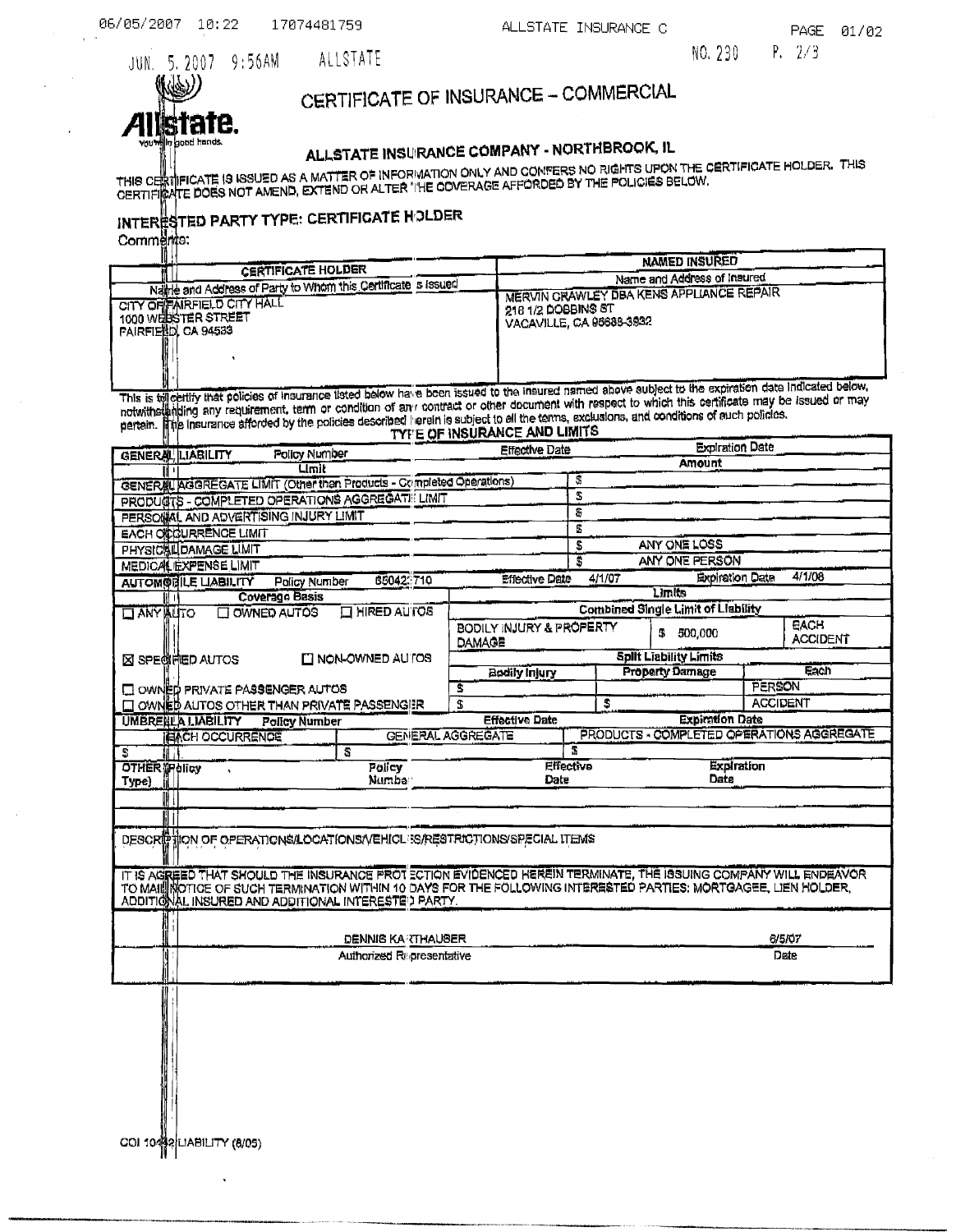

ALLSTATE INSURANCE COMPANY CUSTOMER SERVICE REQUEST Home Office Northbrook, Illinois<br>Calendar Date : 06/04/2007 COMMERCIAL AUTO POLICY Policy Number: 650423710 04/01 **CALIFORNIA** BUSINESS NAME MERVIN CRAWLEY BUSN ADDRESS : 218 1/2 DOBBINS ST CITY CITY : VACAVILLE ST: CA ZIP: 95688 HOME PHONE  $\therefore$  (707) 451 - 9537 BUSINESS PHONE : (707) 448 - 5435 ADD POLICY ADDITIONAL INSURED Dir Code: 000000 110000 100000 Address: 1000 WEBSTER STREET City: FAIRFIELD State: CA Zip: 94533 THIS ENDORSEMENT HAS AFFECTED THE FOLLOWING POLICY FORMS: Forms Added: CA2001 1001 AJDITIONAL INSUREDS 

THIS REQUEST IS SUBJECT TO POLICY TERMS AND IS EFFECTIVE ONLY IF THE POLICY NOTED IS CURRENTLY IN FORCE

> EFFECTIVE 12:28 PM 06/04/2007

Notice: it is a crime to knowingly provide false, incomplete or misleading information to an insurance company for the purpose of defrauding the company. Penalties include imprisonment. fines and<br>denial of msurance benefits.

POLICYHOLOER **X**Siqnature AGENT's Signature

06/28/2007 14:40 17074481759

 $\sim$   $\sim$ 

NO: 083970 LOC: 975

707-448-8330 Agent's Phone#

Fage 1 of 01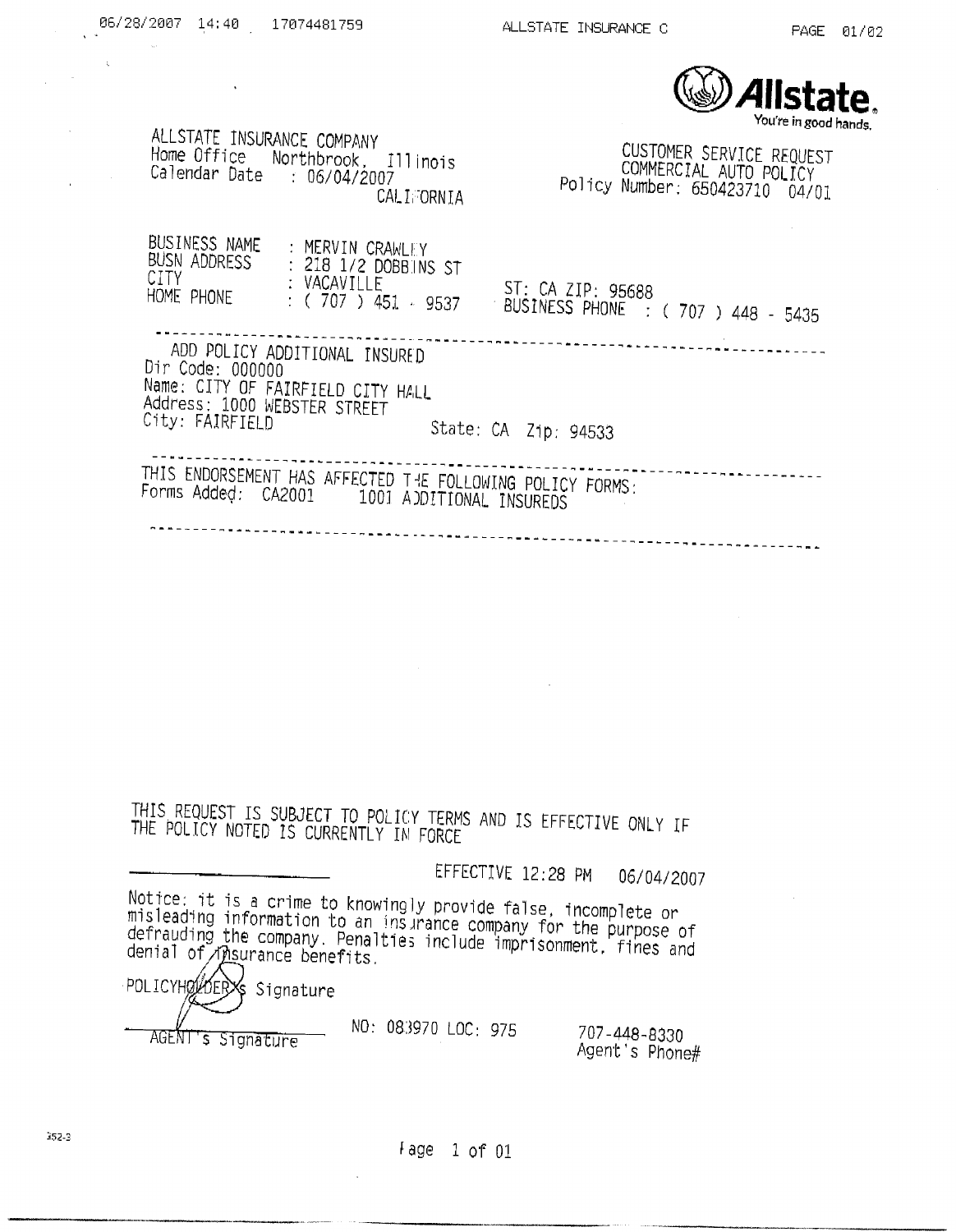# To:<br>The City of Fairfield

 $\label{eq:2.1} \mathcal{A}=\mathcal{A}^{\dagger}\mathcal{A}^{\dagger}=\mathcal{A}^{\dagger}\mathcal{A}^{\dagger}=\mathcal{A}^{\dagger}\mathcal{A}^{\dagger}=\mathcal{A}^{\dagger}\mathcal{A}^{\dagger}=\mathcal{A}^{\dagger}\mathcal{A}^{\dagger}$ 

RE: Ken's Appliance Repair Shop

 $\nu$ My husband  $i \pm$  are the curvers & sole employees of this Company, which is incorporated, we are aware that at Such time we hire an employee we are to notify to show proof of Workman's Comp Ins. to the City of Fairfield



Sennie Crauslez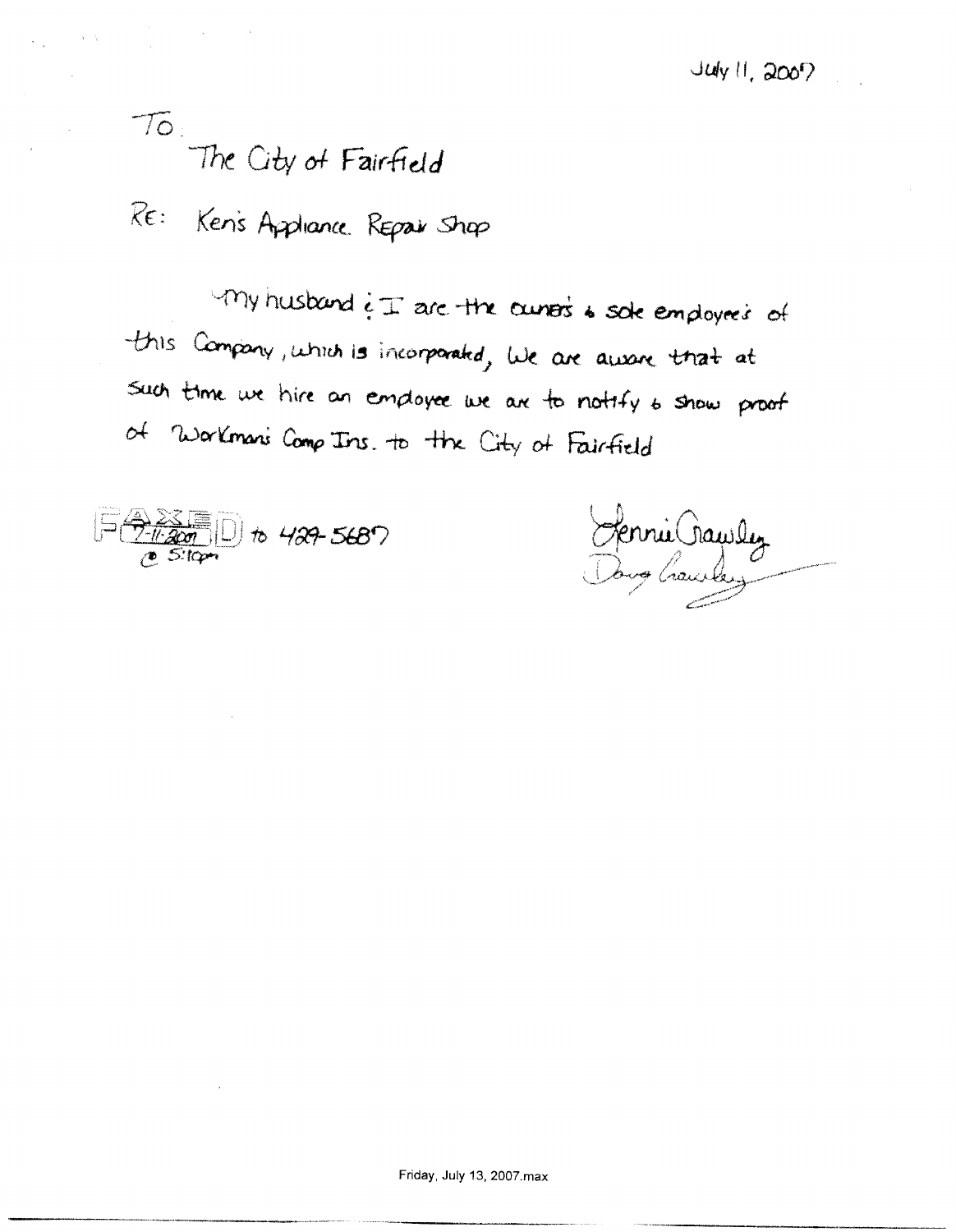### **KAIN, ROBYN**

From: Sent: To: Subject:

 $\lambda$  ,  $\omega$ 

TREIMAN, MATTHEW L Friday, July 13, 2007 10:50 AM KAIN, ROBYN Ken's appliance letter

Robyn,

Attached is the letter from Ken's Appliance re: sole proprietor/worker's comp. Let me know if you need anything else. Thanks



kens appliance letter.pdf (224...

Matt

 $\bar{z}$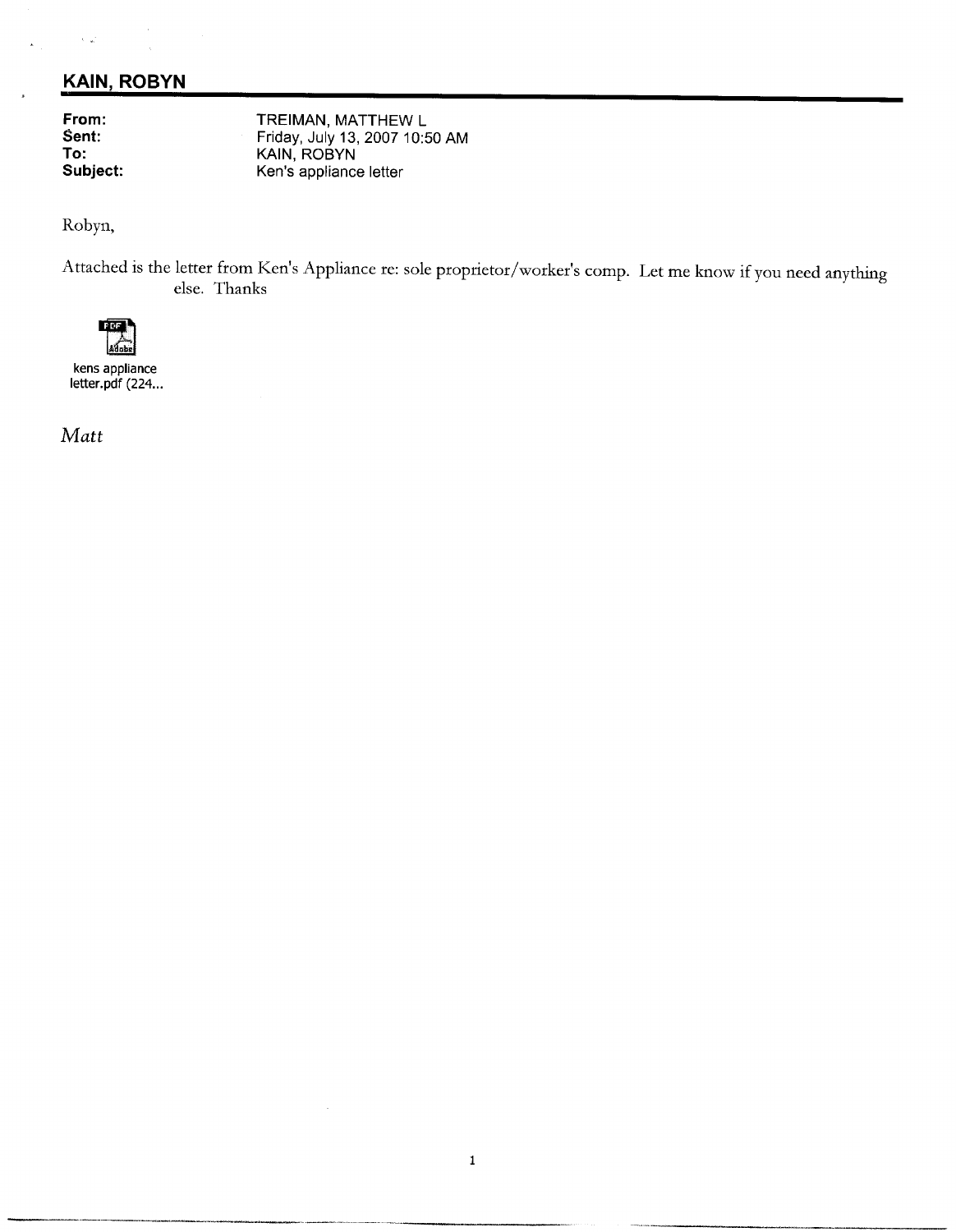## **City of Fairfield**

# **Memo**

**RECEI AIRFIELD JUL 05 2007** 

Robyn Kain, Benefits and Risk Manager To: From:  $\sqrt[4]{}$ Matt Treiman, Program Coordinator 7/2/07 Date: Ken's Appliance Insurance Requirements Re:

**HUMAN RESOURCES** 

Attached, please find the Consultant Services Agreement for Ken's Appliance, an appliance repair shop based in Vacaville. Community Services/Adult Services would like to add Ken's Appliance to the approved vendor list so they can provide service to the kitchen ovens/stoves. Attached is a copy of their contract with certificates for General Liability and Automobile Liability with endorsements. Please sign the insurance checklist and return the contract to me at your earliest convenience. Let me know if you have any questions. Thank you.



 $\mathbf{1}$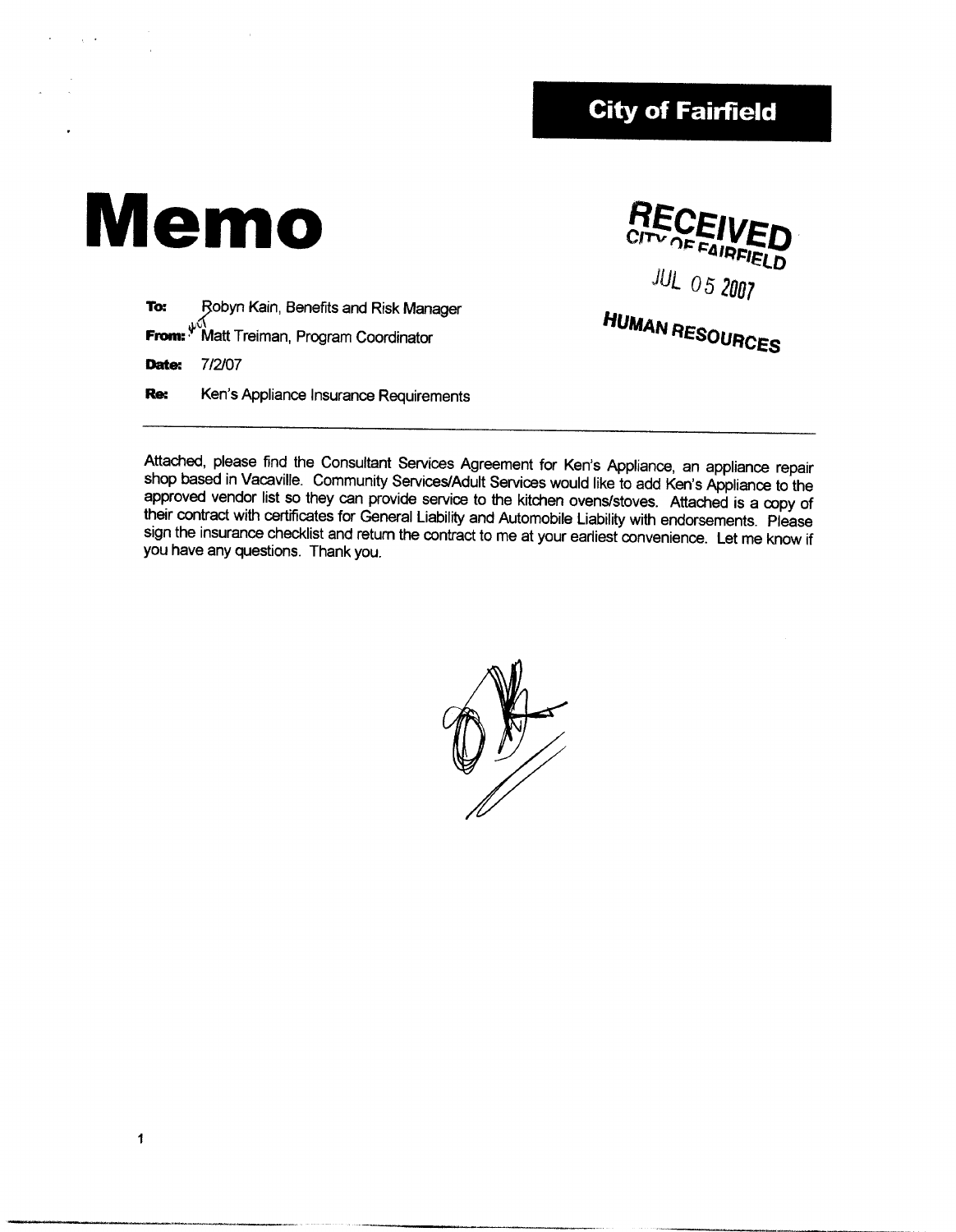| ₹<br>پ | ewa |
|--------|-----|
|        |     |

# INSURANCE CHECKLIST

 $P.O.#$ 

STAPLE HE

STAFF PERSON & TELEPHONE NO: Pennie Toney @7078 DATE OF CONTRACT: June 1, 2007 DESCRIBE PROJECT / WORK: Appliance Repair and Service DEPARTMENT: Community Services CONTRACTOR\_Ken's Appliance Repair\_

|          | Required?     | Type of<br>Insurance      | Insurance Company<br>Name and |               |                    |                                   |      |                           |        |
|----------|---------------|---------------------------|-------------------------------|---------------|--------------------|-----------------------------------|------|---------------------------|--------|
| Yes      | $\frac{1}{2}$ |                           | AM Best Rating                | Policy Number | Expiration<br>Date | Per Occurrence Insurance<br>Limit | City | Endorsement Form<br>Other | Waivec |
|          |               | General<br>Liability      | Allstate                      | 050569647     | 04/01/09           | 1,000.000                         |      | $\times$                  |        |
| $\times$ |               |                           | A+XV                          |               |                    |                                   |      |                           |        |
|          |               |                           | Allstate                      | 650423710     | 04/01/09           | 500,000                           |      |                           |        |
| $\times$ |               | Auto Liability            | $X+XY$                        |               |                    |                                   |      |                           |        |
|          |               | Excess Liability          | Waived                        |               |                    |                                   |      |                           |        |
|          | $\times$      | Workers'<br>Compensation  | Statutory                     |               |                    |                                   |      |                           |        |
|          |               | Professional<br>Liability | Waived                        |               |                    |                                   |      |                           |        |
|          |               |                           |                               |               |                    |                                   |      |                           |        |

32/3 <u> 2</u> DATE:

 $\frac{\sqrt{2}}{\sqrt{2}}$ 

APPROVED: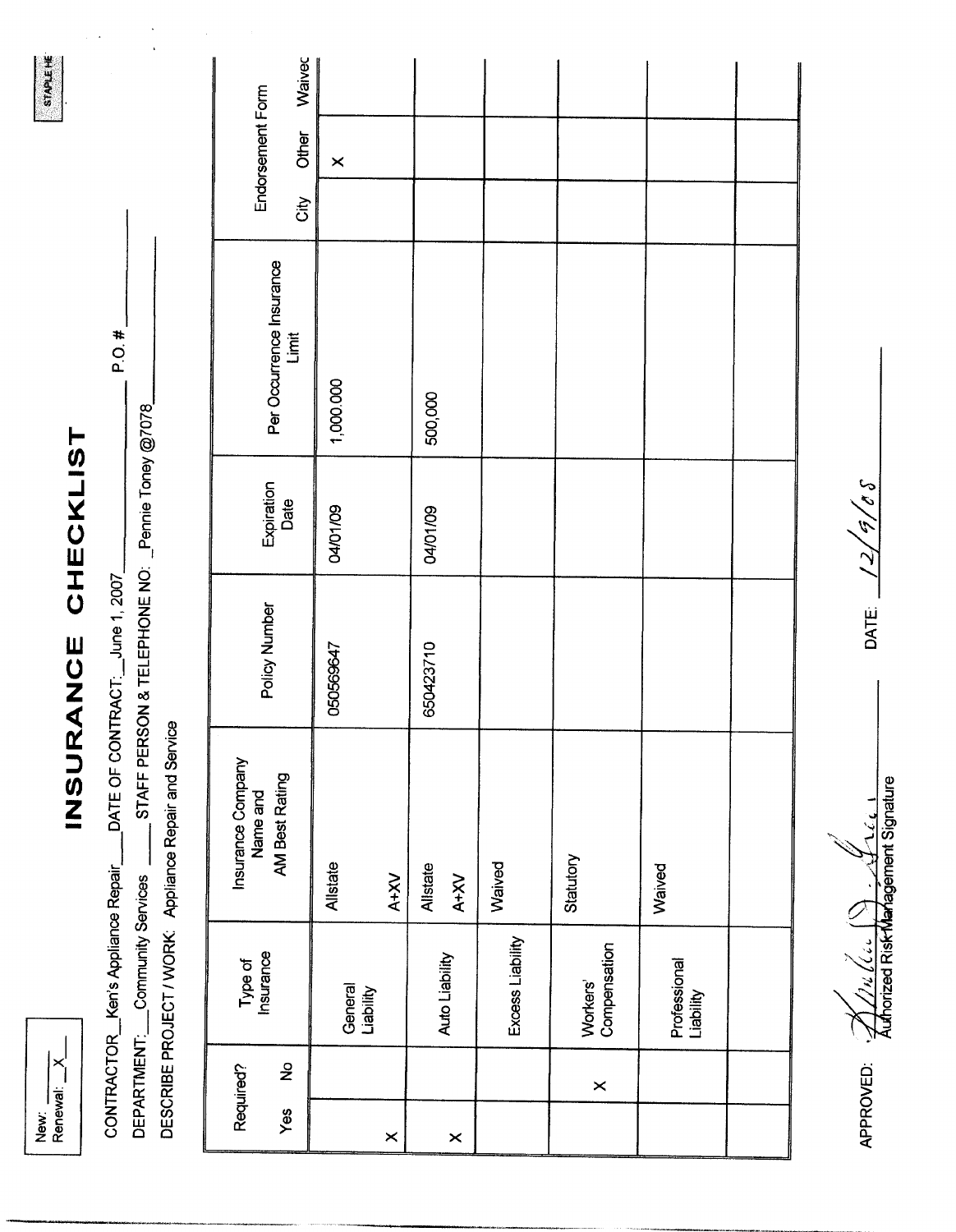ALLSTATE INSURANCE C

PAGE 02/02

Aug-14-2008 12:32

From-CALIFORNIA RCC

9096126632

 $\mathbf{a}$ 



CERTIFICATE OF INSURANCE - COMMERCIAL

### ALLSTATE INSUFANCE COMPANY - NORTHBROOK, IL

THIS CERTIFICATE IS ISSUED AS A MATTER OF INFORMATION ONLY AND CONFERS NO RIGHTS UPON THE CERTIFICATE HOLDER. THIS<br>CERTIFICATE DOES NOT AMEND, EXTEND OR ALTER THE COVERAGE AFFORDED BY THE POLICIES BELOW.

## INTERESTED PARTY TYPE: CERTIFICATE HOLDER

Comments:

| <b>CERTIFICATE HOLDER</b>                                                                                                                  | <b>NAMED INSURED</b>                                                                                                                                                                                                                                                                                                                        |  |  |
|--------------------------------------------------------------------------------------------------------------------------------------------|---------------------------------------------------------------------------------------------------------------------------------------------------------------------------------------------------------------------------------------------------------------------------------------------------------------------------------------------|--|--|
| Name and Address of Party to Whom this Certificate is it sued                                                                              | Name and Address of Insured                                                                                                                                                                                                                                                                                                                 |  |  |
| CITY OF FAIRFIELD<br>1000 WEBSTER ST<br>FAIRFIELD CA 94533                                                                                 | MERVIN CRAWLEY DBA KENS APPLIANCE REPAIR SHOP<br>218 1/2 DOBBINS ST<br>VACAVILLE, CA 95688                                                                                                                                                                                                                                                  |  |  |
|                                                                                                                                            | Location Address (If different than above)                                                                                                                                                                                                                                                                                                  |  |  |
|                                                                                                                                            |                                                                                                                                                                                                                                                                                                                                             |  |  |
| pertain. The insurance afforded by the policies described heldin is subject to all the terms, exclusions, and conditions of such policies. | This is to certify that policies of insurance listed below have been issued to the insured named above subject to the expiration date indicated below.<br>notwithstanding any requirement, term or condition of any inortract or other document with respect to which this contificate may be issued or may<br>TYPE OF INSURANCE AND LIMITS |  |  |
| 050-569647<br>4/1/08<br>Policy Number<br>Effective Date:                                                                                   | 4/1/09<br>Expiration Date:                                                                                                                                                                                                                                                                                                                  |  |  |
|                                                                                                                                            | <b>COVERAGE SUMMARY</b>                                                                                                                                                                                                                                                                                                                     |  |  |
|                                                                                                                                            |                                                                                                                                                                                                                                                                                                                                             |  |  |
| BUSINESS LIABILITY                                                                                                                         | <b>AMOUNT</b>                                                                                                                                                                                                                                                                                                                               |  |  |
| <b>COMPREHENSIVE LIABILITY</b>                                                                                                             | \$1,000,000 Each Accidental Event                                                                                                                                                                                                                                                                                                           |  |  |
| FIRE and SPECIFIED PERIL LEGAL LIABILITY                                                                                                   | \$300.000 Each Accidental Event                                                                                                                                                                                                                                                                                                             |  |  |
| ADVERTISING INJURY LIABILITY                                                                                                               | \$300,000                                                                                                                                                                                                                                                                                                                                   |  |  |
| <b>MEDICAL PAYMENTS</b>                                                                                                                    | \$5,000 Each Person                                                                                                                                                                                                                                                                                                                         |  |  |
| <b><i>PROPERTY INSURANCE</i></b>                                                                                                           | \$25,000 Each Accident                                                                                                                                                                                                                                                                                                                      |  |  |
| POLICY TYPE                                                                                                                                |                                                                                                                                                                                                                                                                                                                                             |  |  |
| <b>X SPECIAL FORM</b><br>LI NAMED PERIL FORM                                                                                               | L BUILDERS RISK SPECIAL FORM                                                                                                                                                                                                                                                                                                                |  |  |
| <b>EL BUILDING</b><br>5<br>Replacen ent Cost<br><b>EX CONTENTS</b><br>\$23,000<br>X Replacen cnt Cost<br>Dequatible<br>\$250               | <b>C</b> Actual Cash Value<br>Replacement Cost Safeguard<br>Actual Cash Value                                                                                                                                                                                                                                                               |  |  |
| Wind Deductible %<br>Exclude Wind C YES C NO                                                                                               |                                                                                                                                                                                                                                                                                                                                             |  |  |
| <b>ADDITIONAL COVERAGE'S:</b>                                                                                                              |                                                                                                                                                                                                                                                                                                                                             |  |  |
| MORTGAGE CLAUSE - The policy contains a Mortgage Clause in favor of:                                                                       |                                                                                                                                                                                                                                                                                                                                             |  |  |
| Mortgagee                                                                                                                                  |                                                                                                                                                                                                                                                                                                                                             |  |  |
| Address                                                                                                                                    |                                                                                                                                                                                                                                                                                                                                             |  |  |
|                                                                                                                                            | <b>CERTIFICATE PERIOD</b>                                                                                                                                                                                                                                                                                                                   |  |  |
| THIS CERTIFICATE WILL REMAIN IN FORCE FROM THE INCEPTION OF THE POLICY UNTIL THE POLICY IS CANCELLED OR EXPIRES.                           |                                                                                                                                                                                                                                                                                                                                             |  |  |
| POLICY INCEPTION OATE: 4/1/08                                                                                                              | ⊠ 12:01 AM<br>$\square$ 12:00 NOON.                                                                                                                                                                                                                                                                                                         |  |  |
|                                                                                                                                            | Standard Time at the location of the insured premises.                                                                                                                                                                                                                                                                                      |  |  |
|                                                                                                                                            | <b>PROVISIONS</b>                                                                                                                                                                                                                                                                                                                           |  |  |
| respects.                                                                                                                                  | This form is not the contract of insurance, but attests that a policy as identified above has been issued. The provisions of the policy shall prevail in all                                                                                                                                                                                |  |  |
| ADDITIONAL INSURED AND ADDITIONAL INTERESTED FARTY.                                                                                        | IT IS AGREED THAT SHOULD THE INSURANCE PROTECTION EVIDENCED HEREIN TERMINATE, THE ISSUING COMPANY WILL ENDEAVOR<br>TO MAIL NOTICE OF SUCH TERMINATION WITHIN 10 DAYS FOR THE FOLLOWING INTERESTED PARTIES: MORTGAGEE, LIEN HOLDER,                                                                                                          |  |  |
| <b>DENNIS KARTHAUSER</b>                                                                                                                   | 3/14/08                                                                                                                                                                                                                                                                                                                                     |  |  |
| Authorized Representative                                                                                                                  | Date                                                                                                                                                                                                                                                                                                                                        |  |  |
|                                                                                                                                            |                                                                                                                                                                                                                                                                                                                                             |  |  |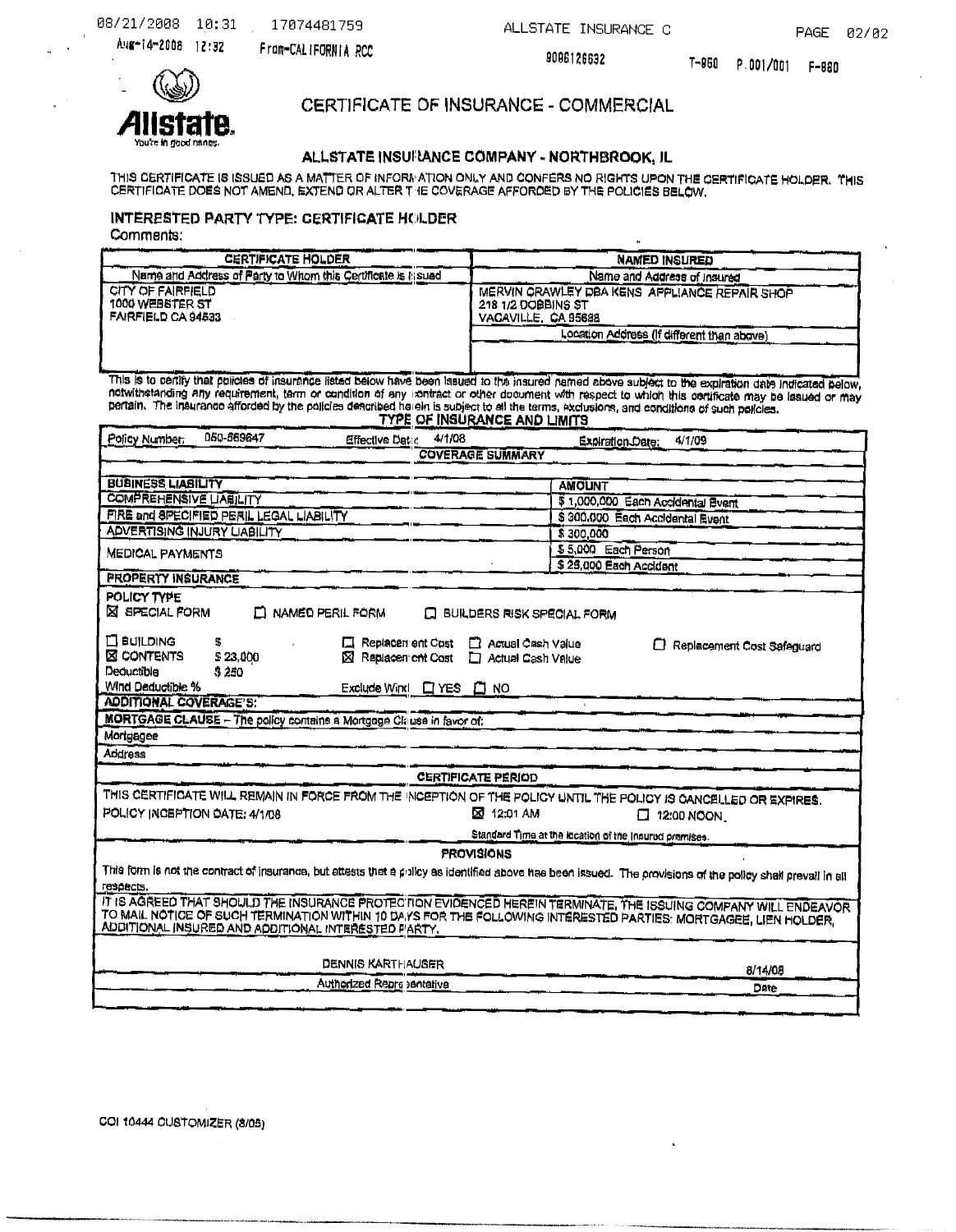|  | ☑006⁄006 |
|--|----------|
|--|----------|

| Print Key Output<br>5722SS1 V5R4M0 060210                                                                                                                                                                                  | A4000080                                 | Page 1<br>$11/21/08$ 09:39:44                                                                       |
|----------------------------------------------------------------------------------------------------------------------------------------------------------------------------------------------------------------------------|------------------------------------------|-----------------------------------------------------------------------------------------------------|
| Display Device QPADEVO1TJ<br>User SCA97510                                                                                                                                                                                 |                                          |                                                                                                     |
| Insured: MERVIN CRAWLEY DBA KENS [1975] Pol. No.: 050569647<br>Phone: $(707)$ 448 - 5435 **BUILDING LOCATION**<br>Ins. Line: CUSTOMIZER                                                                                    | 11/10/08                                 | Agent: 147215<br>Status: ACTIVE                                                                     |
| Loc: 001 Build: 001 Add: 218 1/2 DOBBINS ST<br>Item Code<br><b>Example 11</b> Limit<br>BUSINESS PERSONAL PROPERTY<br>FIRE LEGAL LIABILTY<br>COMPREHENSIVE LIAB PROPERTY \$1,000,000<br>III IONAL INSURED<br>FULL TERRORISM | \$23,000<br>$$300,000 \sim$<br>ADD INSDE | City: VACAVILLE State: CA<br>Item Premium<br>\$1.178.00<br>\$134.00<br>\$51.00<br>\$54.00<br>\$1.00 |

| TOTAL: | \$1,418.00 |
|--------|------------|
|        |            |

 $\sim 10$ 

INCLUDED LIMITS:

(ENTER) CONTINUE

11/21/2008 10:22 FAX

 $\begin{array}{c}\n\overline{a} & \overline{b} \\
\overline{a} & \overline{b} \\
\overline{b} & \overline{b} \\
\overline{c} & \overline{c} \\
\overline{d} & \overline{d} \\
\overline{d} & \overline{d} \\
\overline{d} & \overline{d} \\
\overline{d} & \overline{d} \\
\overline{d} & \overline{d} \\
\overline{d} & \overline{d} \\
\overline{d} & \overline{d} \\
\overline{d} & \overline{d} \\
\overline{d} & \overline{d} \\
\overline{d} & \overline{d} \\
\overline{d} & \overline{d} \\
\over$ 

(F1)HELP (F3)QUIT (F4)BACK SCREEN (F6)LIST LAST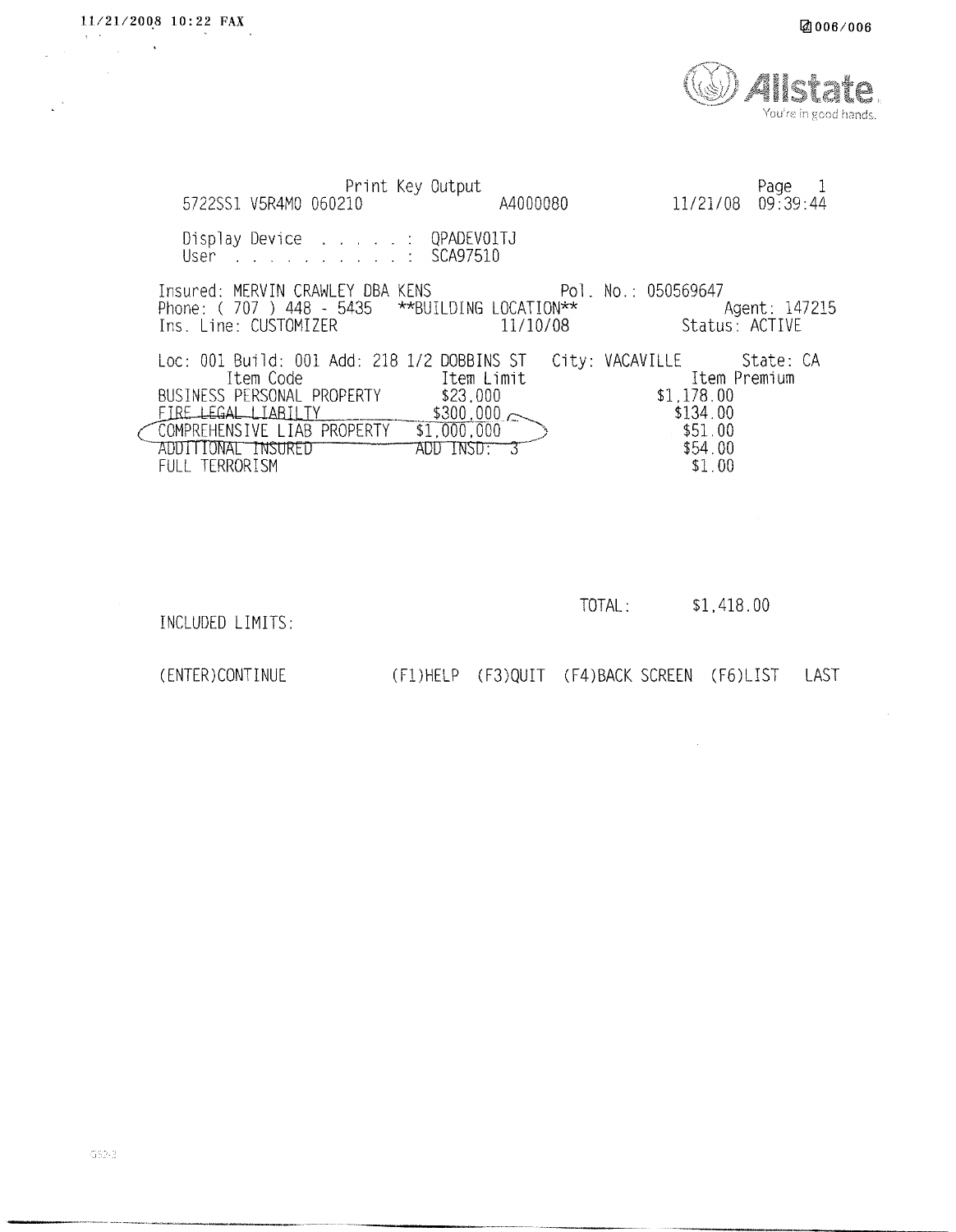Print Key Output Page 1 11/21/08 09:39:48 5722SS1 V5R4M0 060210 A4000080 Display Device . . . . . : QPADEV01TJ User Albert Albert Albert Albert Albert Albert Albert Albert Albert Albert Albert Albert Albert Albert Albert Albert Albert Albert Albert Albert Albert Albert Albert Albert Albert Albert Albert Albert Albert Albert Albert SCA97510 Insured: MERVIN CRAWLEY DBA KENS <u>Pol</u>. No.: 050569647 Phone: (707) 448 - 5435 ABUILDING LOCATION\*\* Agent: 147215 11710708 Ins. Line: CUSTOMIZER Status: ACTIVE Loc No: 001 Build No: 001 Address: 218 1/2 DOBBINS ST City: VACAVILLE State: CA Zipcode: 95688 Bus Prop Class: 0940 Town Class: 05 Terr: 43 Build Class: City Code: 0021 County Code: 0048 Insured Type: INDIV Year Built: 1960 Units Per Fire Div: Construct Type: MASONRY Stories: Units Per Building: PIA Flag: N Sprinkler:<br>Type: SPECIAL Boiler/Heating Ind: LOI Building: LOI Contents: Y Repl Cost Safeguard: Earthquake Zone:<br>Supplemental Cov: Blanket Coverage: Sch Rating Fac: 00.00<br>EX Wind: Deductible Code: 250 DED Earthquake Class: Building Valuation: Contents Valuation: REPLACEMENT COST

(F1)HELP (F3)QUIT (F4)BACK SCREEN (F6)LIST MORE (ENTER) CONTINUE

11/21/2008 10:22 FAX

 $\ddot{\phantom{a}}$ 

 $\mathbf{v} \in \mathbb{R}^{n \times n}$ 

 $\sim$  10  $\,$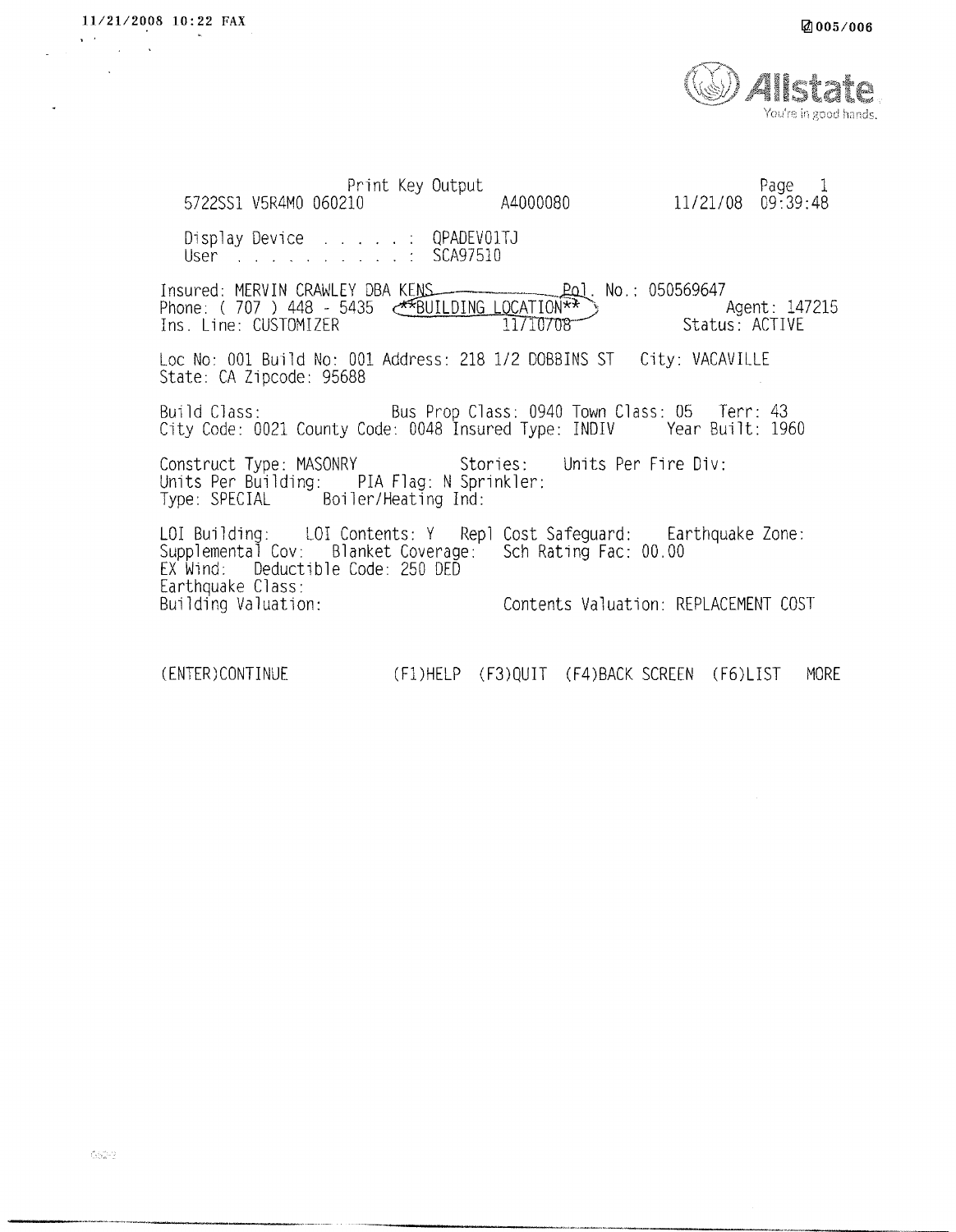$\ddot{\phantom{0}}$ 

 $\mathbf{v}^{(k)}$ 



| 5722SS1 V5R4M0 060210                                                                                                                                                                                           | Print Key Output                                                     | A4000080                | 11/21/08                                              | Page<br>$\perp$<br>09:37:43 |
|-----------------------------------------------------------------------------------------------------------------------------------------------------------------------------------------------------------------|----------------------------------------------------------------------|-------------------------|-------------------------------------------------------|-----------------------------|
| Display Device : QPADEV01TJ<br><u>na mana na mana na mana na m</u><br>User                                                                                                                                      | SCA97510                                                             |                         |                                                       |                             |
| Insured: MERVIN CRAWLEY<br>Home: $(707) 451 - 9537$<br>Item:<br>Item No.:<br>AB Combined BI & PD<br>Liability Ded (Opt)<br>Liability Ded (Amt)<br>SS UM Bodily Injury<br>PD UM Property Damage                  | <b>** ITEM COVERAGES **</b><br>1998 ECONOL 2008 EXPRES<br>500<br>500 | 2<br>500<br>500         | Pol. No.: 650423710 04/01<br>Bus.: $(707)$ 448 - 5435 |                             |
| CC Medical Payments<br>DD Collision (Ded)<br>HH Comprehensive (Ded)<br>HP Spec Perils (Opt)<br>LG Lease/Loan/Gap<br>JJ Towing, Labor (Occ)<br>UU Rental (Days/Amt)<br>ZA Sound System (Occ)<br>ZZ Tape Coverage | 5000                                                                 | 5000<br>500<br>500<br>Υ |                                                       |                             |
| Make Limits Consistent: N<br>(ENTER) CONTINUE<br>(F1) HELP                                                                                                                                                      | (F3) QUIT                                                            |                         | (F4) BACK SCREEN                                      | (F6) PEND                   |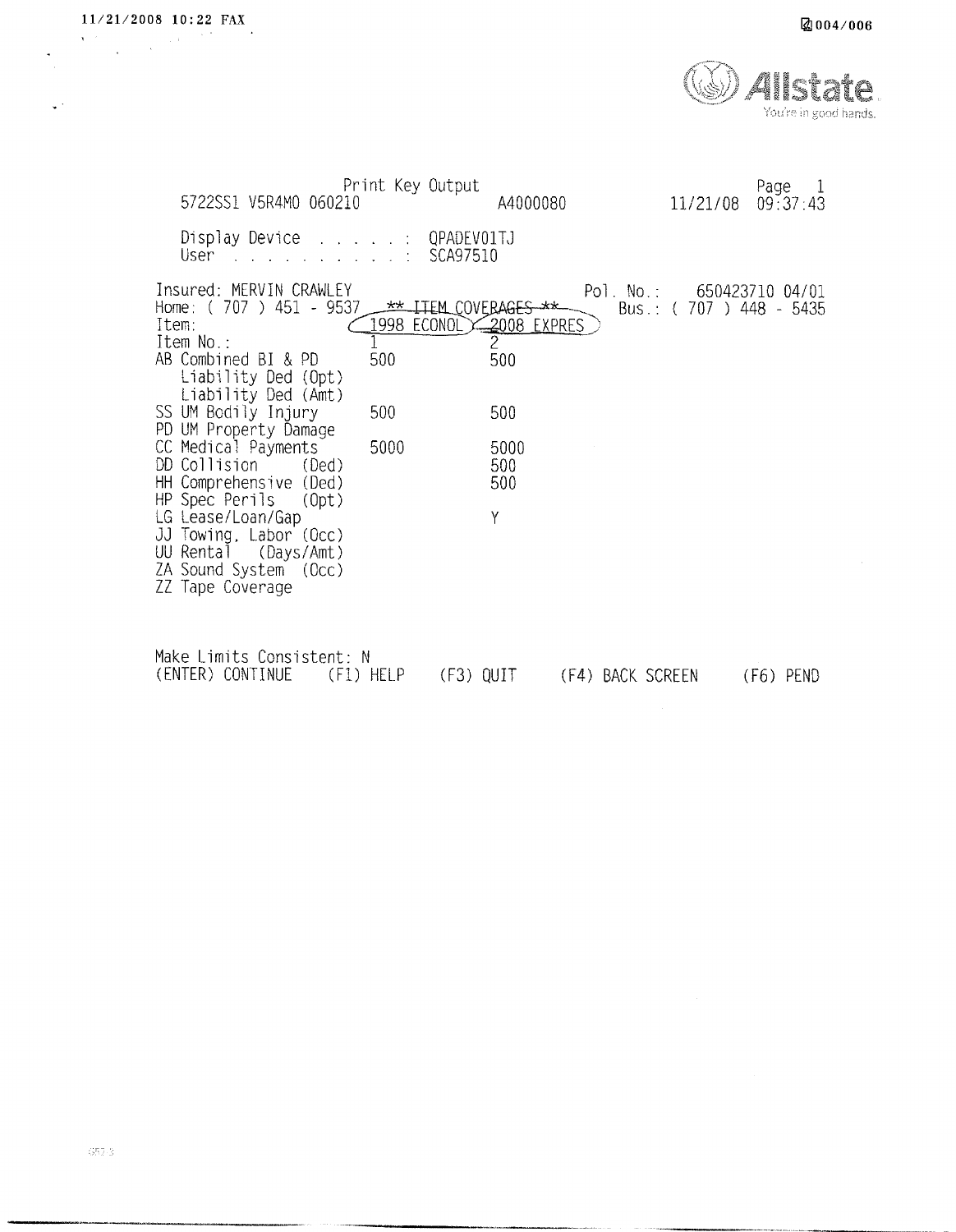$\mathbf{s} = \mathbf{e}^{(1)}$  , where  $\mathbf{e}^{(2)}$  ,  $\mathbf{e}^{(1)}$  ,  $\mathbf{e}^{(2)}$ 



CALIFORNIA PROOF OF AUTO INSURANCE CARD

**ALLSTATE** You're in good hands

------------------------------

ALLSTATE INSURANCE COMPANY

19232

MERVIN CRAWLEY 218 1/2 DOBBINS ST VACAVILLE CA 95688

POLICY NUMBER 650423710

1998 ECONOLINE

EFFECTIVE DATE 04/01/2008

VEHICLE ID NUMBER 1FTNE24L9WHB15441

YEAR/MAKE/MODEL

EXPIRATION DATE 04/01/2009

- If you have an accident or loss:<br>- Get medical attention if needed.
	- Notify the police immediately.
	- Obtain names, addresses, phone numbers (work & home) and license plate numbers of all persons involved including passengers and witnesses.

------------------------

- Contact your Allstate agent or broker as soon as possible.

Dave LeGoullon 707-448-8330 350 Merchant St. Vacaville CA 95688

- If you are unable to contact your agent or broker, call the Allstate Claim<br>Office nearest to your home (check the phone book). If you are out of<br>town, contact the nearest Allstate office.

THIS POLICY MEETS THE REQUIREMENTS OF THE APPLICABLE CALIFORNIA FINANCIAL RESPONSIBILITY LAW(S).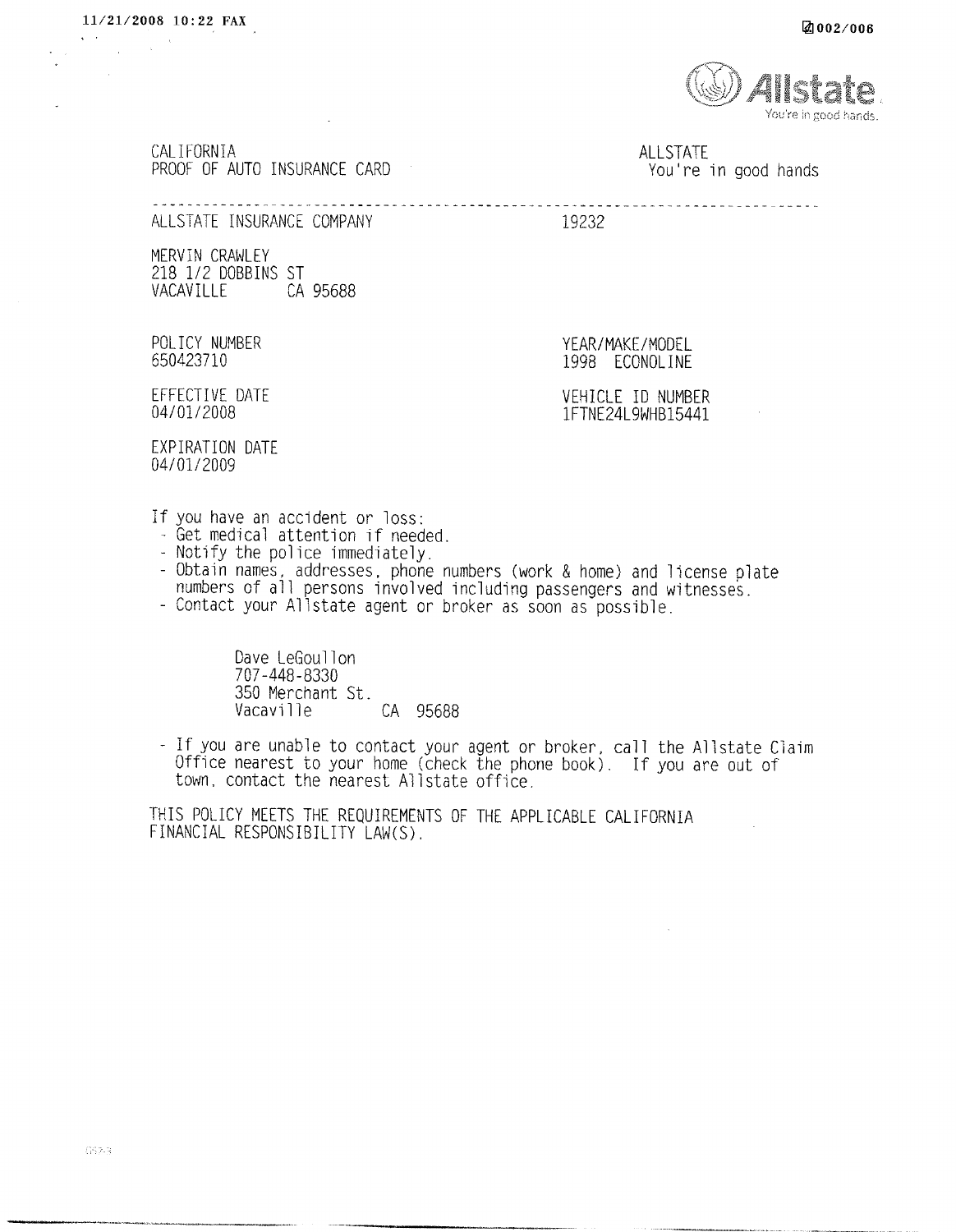and a series of the part of the

U.F

You're in good hands.

CALIFORNIA PROOF OF AUTO INSURANCE CARD

**ALLSTATE** You're in good hands

ALLSTATE INSURANCE COMPANY

19232

MERVIN CRAWLEY 218 1/2 DOBBINS ST VACAVILLE CA 95688

POLICY NUMBER 650423710

YEAR/MAKE/MODEL 2008 EXPRESS G25

EFFECTIVE DATE 04/01/2008

VEHICLE ID NUMBER 1GCGG25C081109685

**FXPIRATION DATE** 04/01/2009

- If you have an accident or loss:<br>- Get medical attention if needed.
- Notify the police immediately.
- Obtain names, addresses, phone numbers (work & home) and license plate<br>numbers of all persons involved including passengers and witnesses.
- Contact your Allstate agent or broker as soon as possible.

Dave LeGoullon 707-448-8330 350 Merchant St. CA 95688 Vacaville

- If you are unable to contact your agent or broker, call the Allstate Claim<br>Office nearest to your home (check the phone book). If you are out of town, contact the nearest Allstate office.

THIS POLICY MEETS THE REQUIREMENTS OF THE APPLICABLE CALIFORNIA FINANCIAL RESPONSIBILITY LAW(S).